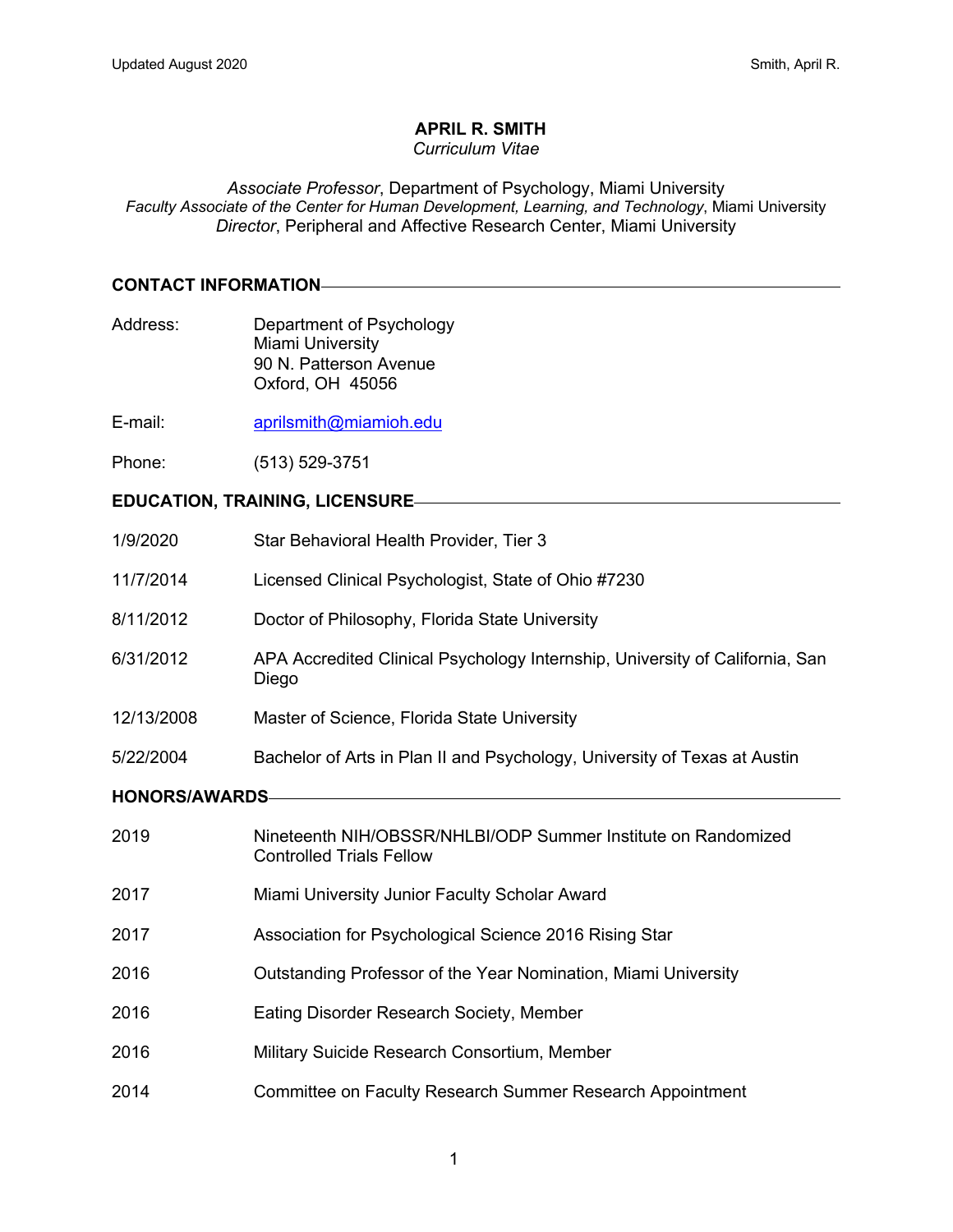| 2012 | Summer Research Grant for New Tenure Track Faculty |
|------|----------------------------------------------------|
|      |                                                    |

- 2011 Philanthropic Educational Organization (P.E.O.) Scholar Award
- 2011 Academy for Eating Disorders (AED) Early Career Investigator Fellowship
- 2010 Dialogues Interdisciplinary Research Grant
- 2010 Golden Key Outstanding Graduate Student Award
- 2009 2011 National Research Service Award, National Institute of Mental Health
- 2006 2010 Florida State University Presidential Fellowship

# **EXTRAMURAL RESEARCH SUPPORT**

National Institute of Mental Health (NIMH)

NIMH R21 Title: Longitudinal Personalized Dynamics Among Anorexia Nervosa Symptoms, Core Dimensions, and Biology Predicting Suicide Risk Role: Co-Principal Investigator (Co-PI = Dr. Cheri Levinson) Total Requested: \$426,700 (under review)

Military Suicide Research Consortium (MSRC) Department of Defense, Award #R02106 Title: Reconnecting: Improving interoception to reduce suicidal ideation in the military Period: March 2019 – March 2021 Role: Principal Investigator Total Awarded: \$952,758

Military Suicide Research Consortium (MSRC) Department of Defense, Award #R02111 Title: Characterizing the dynamics of acute suicidal affective disturbance: A between-subjects and intra-individual network approach Period: March 2019 – March 2021 Role: Principal Investigator Total Awarded: \$588,636

Military Suicide Research Consortium (MSRC) Department of Defense, Award # W81XWH-16-2-0004 Title: Interoceptive deficits and suicidality Period: November 2017 – April 2019 Role: Principal Investigator Total Awarded: \$149,773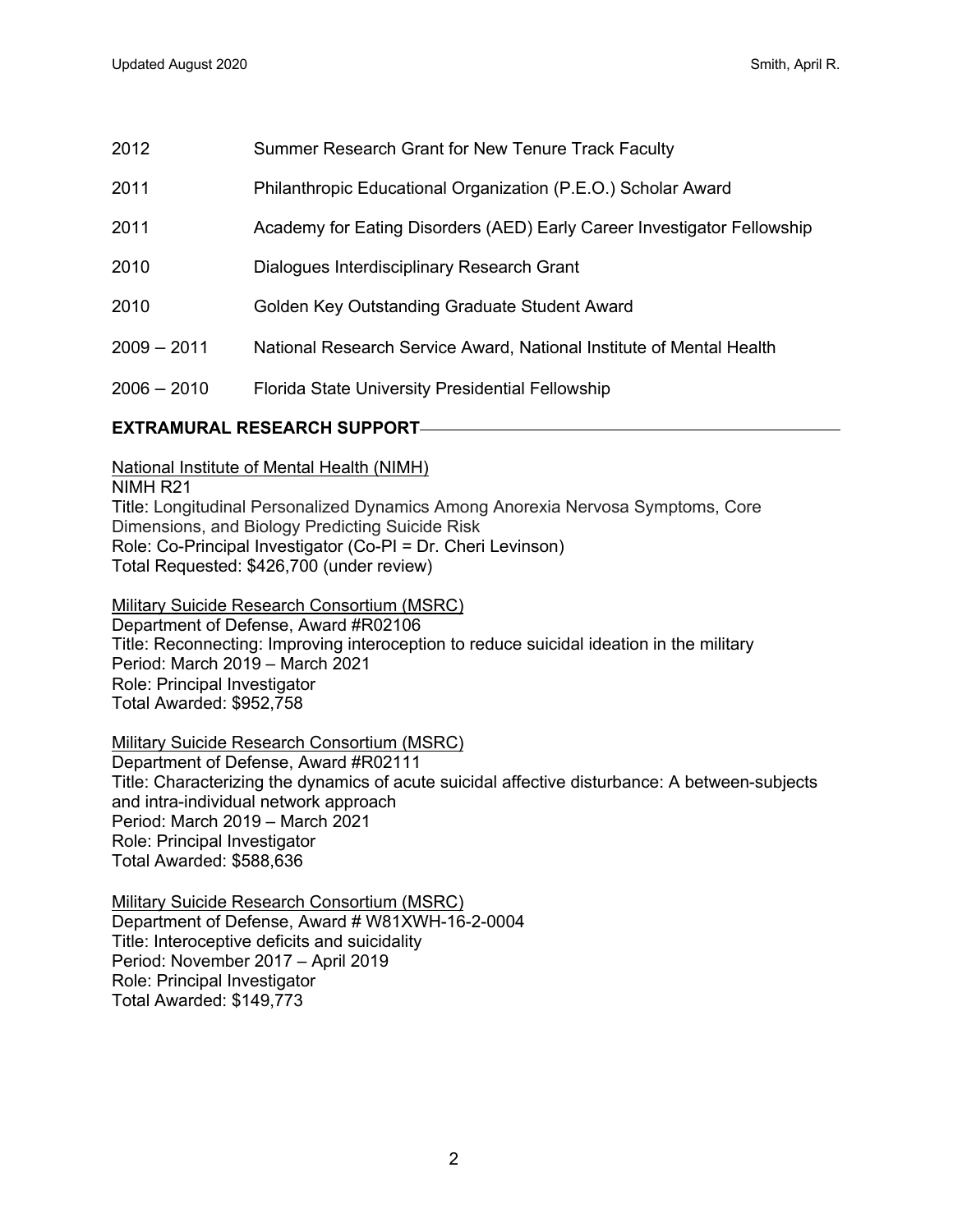Military Suicide Research Consortium (MSRC) Title: Examining Objective Interoception as a Novel Prospective Predictor of Self-Injurious **Behaviors** Period: October 2016 – October 2018 Role: Sponsor (PI: Lauren Forrest) Total Awarded: \$2,000

National Institute of Mental Health (NIMH) National Research Service Award, 1 F31 MH083382 Title: Anorexia Nervosa and Suicidal Behaviors Period: June 2009—July 2012 Role: Principal Investigator Total Awarded: \$99,727

## **INTRAMURAL RESEARCH SUPPORT**

Burckhardt Fund Title: Brining the Body Project to Miami University Role: Principal Investigator Period: 2017-2018 Total Awarded: \$570

**Student Tech Fee** Title: Projecting Success: Updating Projecting Equipment to Enhance Student Learning Role: Principal Investigator Period: 2016-2017 Total Awarded: \$7,812

**Student Tech Fee** Title: Understanding the Eye of the Beholder: Creating a Recurrent Research Experience for Undergraduates in Eye Tracking Technology Role: Co-Investigator (PI: Dr. Jonathan Kunstman) Period: 2015-2016 Total Awarded: \$36,520

Committee on Faculty Research, Summer Research Appointment Title: An Investigation of Novel Risk Factors and Interventions for the Acquired Capability for Suicide Role: Principal Investigator Period: June 2015 – August 2015 Total Awarded: \$6,200

**Student Tech Fee** Title: Psychophysiological Technology in Graduate Training: Increasing Student Skills Role: Co-Investigator (PI: Dr. Aaron Lube) Period: 2014-2015 Total Awarded: \$7,000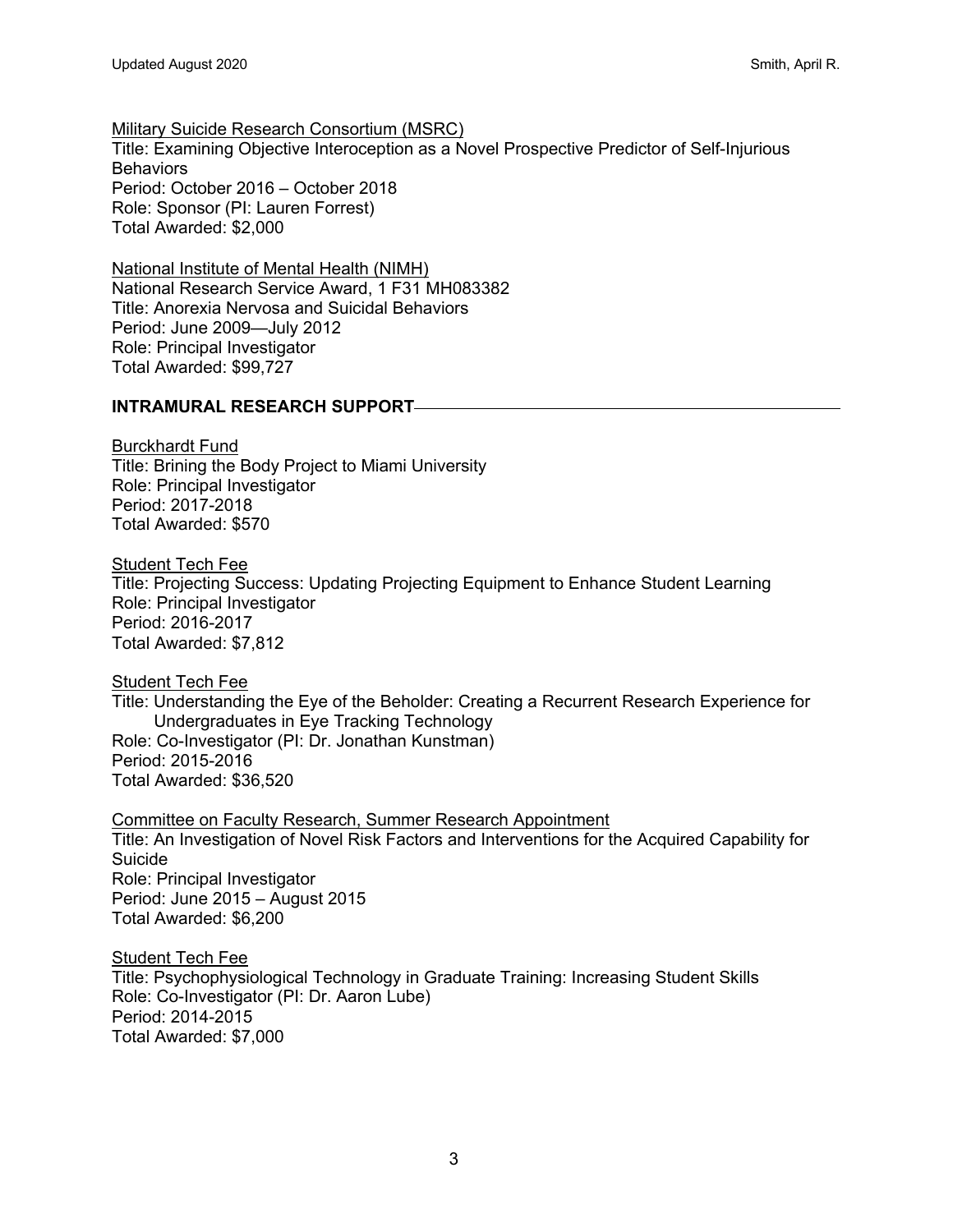Summer Research Grant for New Tenure Track Faculty Title: Examining the Potential of Cognitive Bias Modification in the Treatment of Symptoms of Disordered Eating and Suicidality Role: Principal Investigator Period: May 2013 – August 2013 Total Awarded: \$5,000

**PUBLICATIONS, PEER-REVIEWED ARTICLES** (*listed in reverse chronological order)* \* indicates Miami graduate student coauthor, \*\* indicates Miami undergraduate coauthor

- 81. Deska, J. C., Kunstman, J. W., **Smith, A. R.**, Witte, T. K., & Rancourt, D. R. (in press). Clinicians' Mental Representations of Psychopathology are More Positive and Complex than the Lay Public but also Stigmatize Suicide. *Professional Psychology: Research and Practice.*
- 80. **Smith, A. R.**, \*Forrest, L. N., Duffy, M. Jones, P. Joiner, T. E., Pisetsky, E. M. (in press) Identifying Bridge Pathways between Eating Disorder Symptoms and Suicidal Ideation across Three Samples. *Journal of Abnormal Psychology*.
- 79. \*Velkoff, E. A., & **Smith, A. R.** (in press). Developing an implicit association test to measure body dissatisfaction and predict disordered eating attitudes. *Body Image*.
- 78. Hunger, J., Dodd, D. R., & **Smith, A. R.** (in press). Weight discrimination, anticipated weight stigma, and disordered eating. *Eating Behaviors*.
- 77. Bodell, L., **Smith, A. R.**, Witte, T. K. (in press). Dynamic associations between interpersonal needs and suicidal ideation in a sample of individuals with eating disorders. Psychological Medicine. *Psychological Medicine*.
- 76. \*Perkins, N., \*Ortiz, S. N., & **Smith, A. R.** (in press). Self-criticism longitudinally predicts nonsuicidal self-injury in eating disorders. *Eating Disorders.*
- 75. **Smith, A. R.**, \*Dodd, D. R., \*Ortiz, M. A., \*Forrest, L. N., & Witte, T. K. (in press). Interoceptive deficits differentiate suicide groups and associate with self-injurious thoughts and behaviors in a military sample. *Suicide and Life Threatening Behaviors.*
- 74. \*Ortiz, S. N., & **Smith, A. R.** (2020). A longitudinal examination of the relationship between eating disorder symptoms and suicidal ideation. *International Journal of Eating Disorders, 53, 69-78.*
- 73. \*Scheff, D., \*Ortiz, S. N., \*Forrest, L. N., **Smith, A. R.** (2019). Comparing the clinical presentation of eating disorder patients with and without trauma history and/or comorbid PTSD. *Eating Disorders,* DOI: 10.1080/10640266.2019.1642035
- 72. Hunger, J., \*Dodd, D. R., & **Smith, A. R.** (2019). Weight-based discrimination, interpersonal needs, and suicidal ideation. *Stigma and Health, 5,* 217-224.
- 71. \*Ortiz, S. N., \*Knauft, K., **Smith, A. R.,** & Kalia, V. K., (2019). Expressive suppression mediates the relation between disordered eating and suicidal ideation. *Journal of Clinical Psychology, 10, 1943-1958.*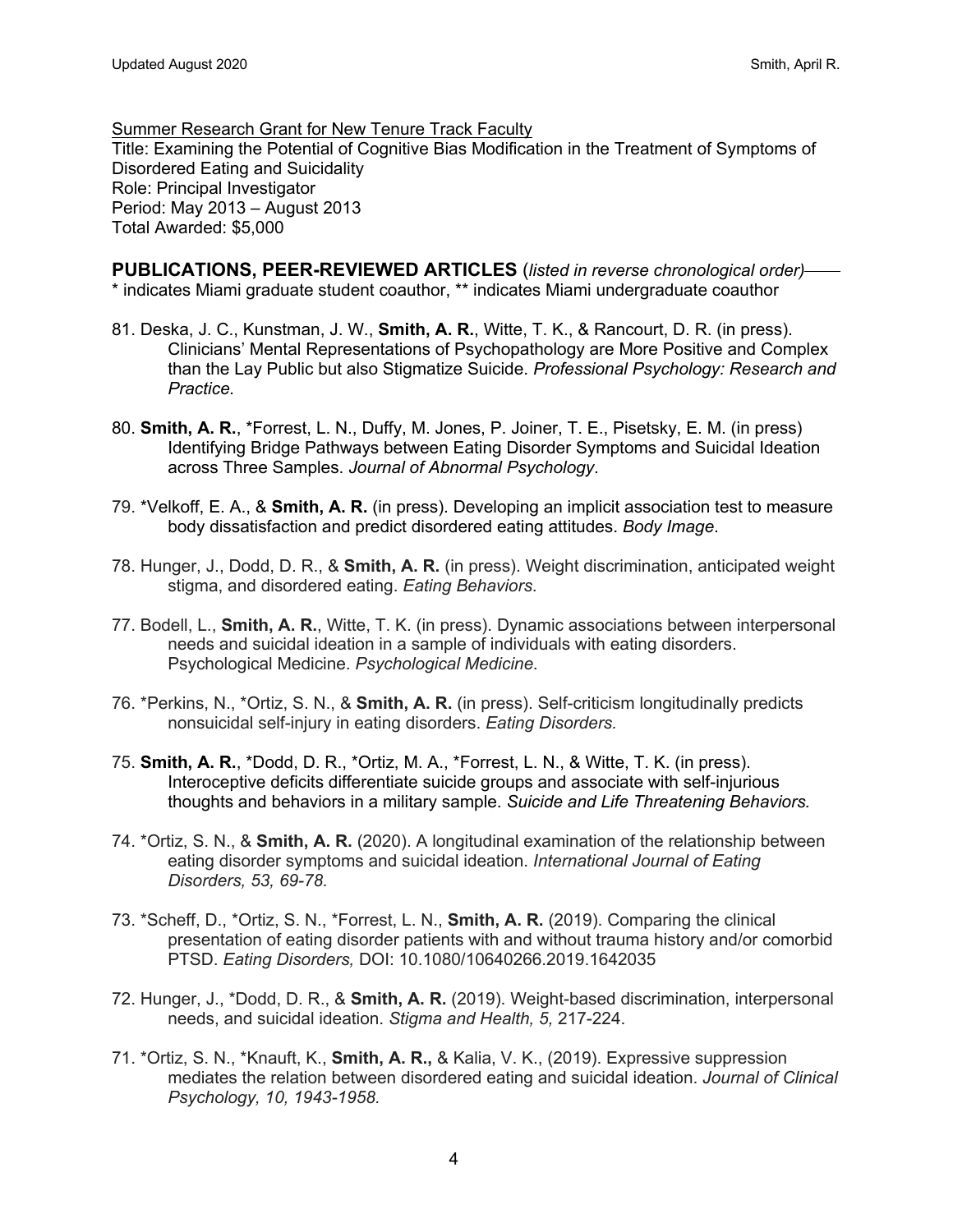- 70. \*Forrest, L. N., \*Perkins, N., Lavender, J., **Smith, A. R.** (2019). Using network analysis to identify central eating disorder symptoms among men. *International Journal of Eating Disorders.*
- 69. \*Forrest, L. N., \*Velkoff, E. A., \*\*Johnson, C., Luebbe, A., & **Smith, A. R.** (2019). Establishing the psychometric properties and construct validity of the Painful and Provocative Events Scale–Revised. *Journal of Affective Disorders, 253*, 438-448*.*
- 68. \*Ortiz, S. N., Forrest, L. N., & **Smith, A. R.** (2019). Changes in Internet suicide search volumes following celebrity suicides. *Cyberpsychology, Behavior, and Social Networking, 22,* 373-380*.*
- 67. \*Dodd, D. R., \*Parsons, E. M., Clerkin, E. M., \*Forrest, L. N., \*Velkoff, E. A., Kunstman, J. W., & **Smith, A. R.** (2019). Perfectly imperfect: The use of cognitive bias modification to reduce perfectionism. *Journal of Behavior Therapy and Experimental Psychiatry, 64,*  167-174*.*
- 66. \*Forrest, L.N., \*Sarfan, L., \*Ortiz, S., Brown, T., & **Smith, A. R**. (2019). Bridging eating disorder symptoms and trait anxiety in patients with eating Disorders: A network approach. *International Journal of Eating Disorders, 52, 701-711.*
- 65. \*Knauft, K. \*Ortiz, S. N., \*Velkoff, L., **Smith, A. R.**, Kalia, V. K. (2019). Keep calm and carry on? Grit buffers against disordered eating unless expressive suppression is used to regulate emotions. *Journal of Social and Clinical Psychology, 38,* 321-342*.*
- 64. \*Trujillo, A., \*Forrest, L. N., Claypool, H. M., & **Smith, A. R.** (2019). Assessing the relationship among thwarted belongingness, perceived burdensomeness, and eating disorder symptoms. *Suicide and Life Threatening Behavior, 49,* 1609-1620*.*
- 63. \*Velkoff, E. A., \*\*Gibler, R., \*Forrest, L. N., & **Smith, A. R**. (2019). Indirect effects of negative body talk on eating, exercise, and expectations about steroids among adult men. *Psychology of Men and Masculinity, 20, 594-602*.
- 62. \*Sarfan, L. D., Clerkin, E. M., Teachman, B. B., & **Smith, A. R.** Do thoughts about dieting matter? Testing the relationship between thoughts about dieting, body shape concerns, and state self-esteem. (2019). *Journal of Behavior Therapy and Experimental Psychiatry, 62,* 7-14*.*
- 61. \*Velkoff, E. A., & **Smith, A. R.** (2019). Examining patterns of change in the acquired capability for suicide among eating disorder patients. *Suicide and Life Threatening Behavior, 49(4)*, 1032-1043*.*
- 60. **Smith, A. R.**, \*Velkoff, E. A., Ribeiro, J. D., & Franklin, J. (2019). Are eating disorders and related symptoms risk factors for suicidal thoughts and behaviors? A meta-analysis. *Suicide and Life Threatening Behavior, 49,* 221-239*.*
- 59. **Smith, A. R.**, \*Ortiz, S., \*Forrest, L. N., \*Velkoff, E. A., \*Dodd, D. R. (2018). Which comes first?: An examination of associations and shared risk factors for eating disorders and suicidality. *Current Psychiatry Reports, 20*, 77*.*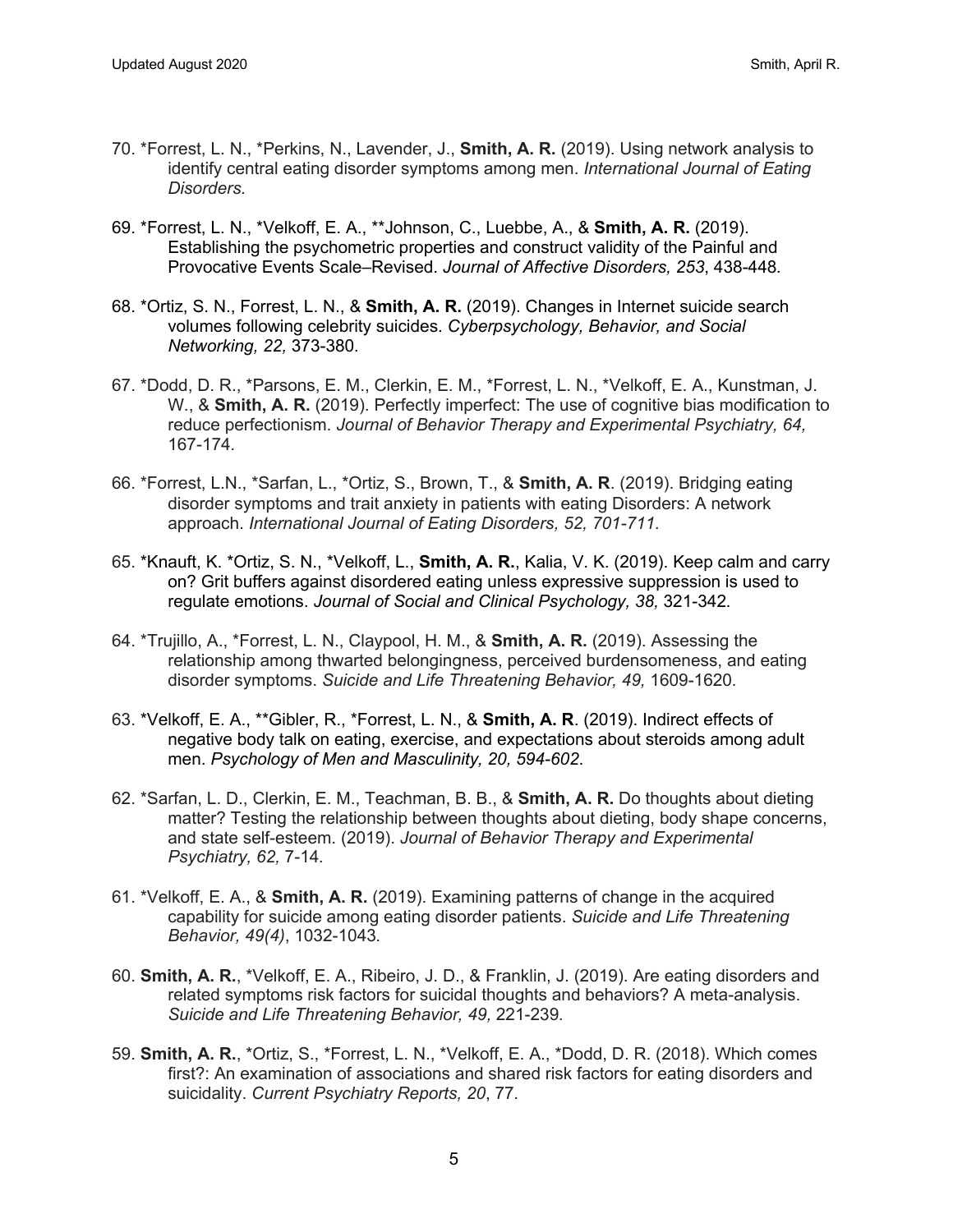- 58. \*Fussner, L. M., Luebbe, A. M., & **Smith, A. R.** (2018). Social reward and social punishment sensitivity in relation to dietary restraint and binge/purge symptoms. *Appetite, 127, 386– 392. doi:10.1016/j.appet.2018.05.133.*
- 57. \*Forrest, L. N., Jones, P. \*Ortiz, S., & **Smith, A. R.** (2018). Core psychopathology in anorexia nervosa and bulimia nervosa: A network analysis. *International Journal of Eating Disorders*, *51,* 668-679*.*
- 56. **Smith, A. R.**, \*Forrest, L. N., \*Velkoff, E. A., Ribeiro, J. D., & Franklin, J. (2018). Implicit attitudes toward eating stimuli differentiate eating disorder and non-eating disorder groups and predict eating disorder behaviors. *International Journal of Eating Disorders, 51,* 343-351*.*
- 55. **Smith, A. R.**, Zuromski, K., & \*Dodd, D. R. (2018). Eating disorders and suicidality: What we know, what we don't know, and suggestions for future research. *Current Opinion in Psychology, 22,* 63-67*.*
- 54. \*Dodd, D. R., **Smith, A. R.**, \*Forrest, L. N., Witte, T. K., Bodell, L., Bartlett, M., Siegfried, N., & Goodwin, N. (2018). Interoceptive deficits, non-suicidal self-injury, and acquired capability for suicide among women with eating disorders. *Suicide and Life Threatening Behavior, 4,* 438-448.
- 53. \*Forrest, L. N., **Smith, A. R.**, Swanson, S. A. (2017). Characteristics of seeking eating disorder treatment among U.S. adolescents. *International Journal of Eating Disorders, 50,* 826-833*.*
- 52. \*Dodd, D. R., \*Velkoff, E. A., \*Forrest, L. N., \*Fussner, L. M., & **Smith, A. R.** (2017). Beauty in the eye of the beholder? Using facial electromyography to examine the association between eating disorder symptoms and perceptions of emaciation among undergraduate women. *Body Image, 21*, 47-56*.*
- 51. **Smith, A. R.**, \*Forrest, L. N., \*Velkoff, E. A. (2018). Out of touch: Interoceptive deficits are elevated in suicide attempters with eating disorders. *Eating Disorders: Journal of Treatment and Prevention, 26*, 52-56*. Note***: Selected as the "Informing Treatment" Article of the Year by the journal**
- 50. \*Parsons, E. M.,\*\*Straub, K. T., **Smith, A. R.**, & Clerkin, E. M. (2017). Body dysmorphic, obsessive-compulsive, and social anxiety disorder beliefs as predictors of in vivo stressor responding. *Journal of Nervous and Mental Disease, 205,* 471-479*.*
- 49. \*Forrest, L. N., & **Smith, A. R.** (2017). Comparisons of the Interpersonal Psychological Theory of Suicide constructs among controls, ideators, planners, and attempters. *Suicide and Life Threatening Behavior, 47*, 629-640*.*
- 48. **Smith, A. R.**, Bodell, L., Holm-Denoma, J., Joiner, T. E., Gordon, K., Perez, M., & Keel, P. K. (2017). "I don't want to grow up, I'm a [Gen X, Y, Me] kid": Increasing maturity fears across the decades. *International Journal of Behavioral Development, 41,* 655-662*.*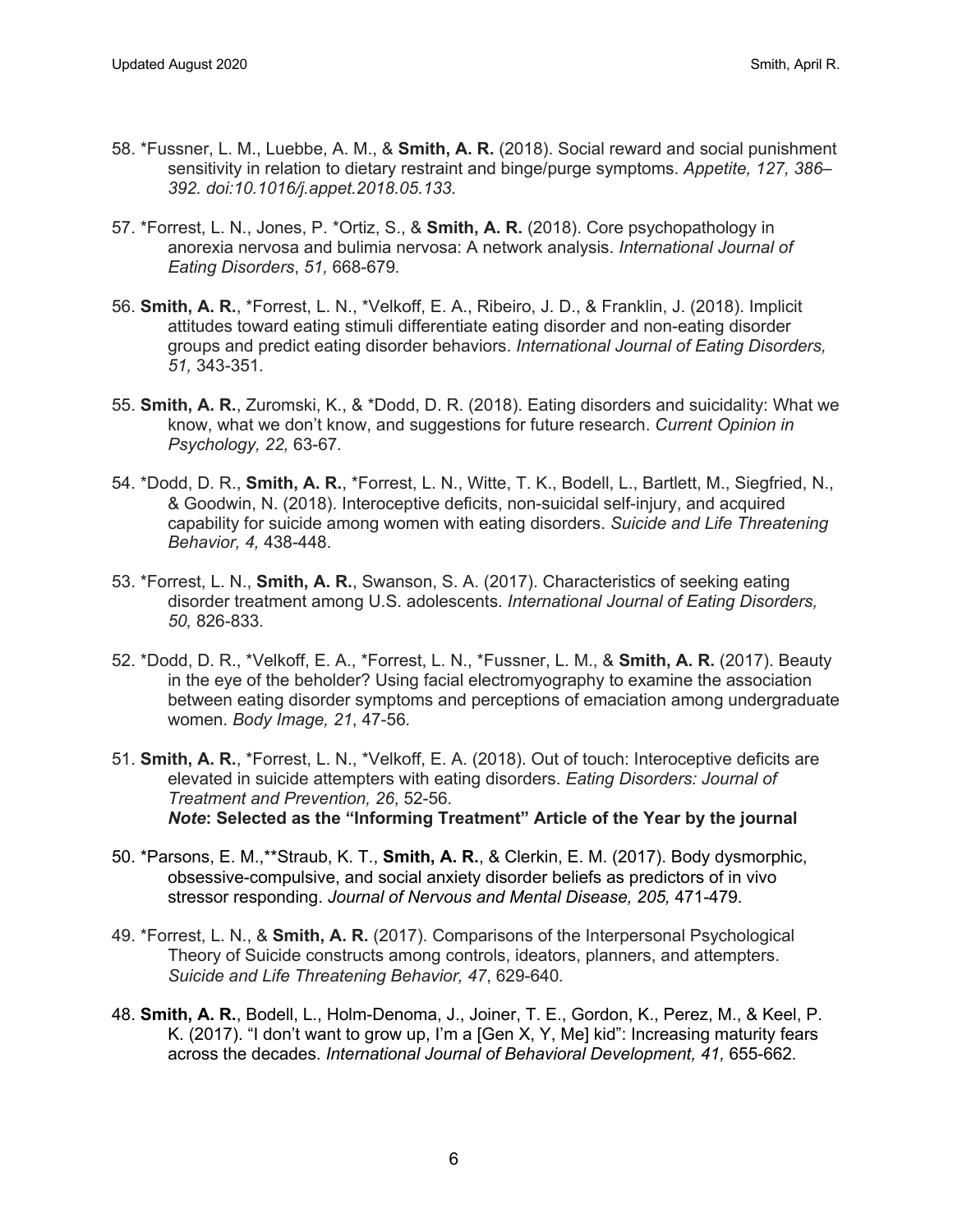- 47. \*Forrest, L. N., Zuromski, K. L., \*Dodd, D. R., & **Smith, A. R**. (2017). Suicidality in adults and adolescents with binge eating disorder: Results from the National Comorbidity Survey Replication and Adolescent Supplement. *International Journal of Eating Disorders, 50,* 40-49*.*
- 46. **Smith, A. R.**, \*Dodd, D. R., \*Forrest, L. N., Witte, T. W., Bodell, L., Ribeiro, J. D., Goodwin, N., Siegfried, N., Bartlett, M. (2016). Does the Interpersonal–Psychological Theory of Suicide (IPTS) provide a useful framework for understanding suicide risk among eating disorder patients? A test of the validity of the IPTS. *International Journal of Eating Disorders, 49,* 1082-1086*.*
- 45. Silva, C., **Smith, A. R., \***Dodd, D. R., Covington, D. W., & Joiner, T. E. (2016). Suiciderelated knowledge and confidence among behavioral healthcare staff across seven states. *Psychiatric Services, 67,* 1240-1245*.*
- 44. \*Velkoff, E. A., \*Forrest, L. N., \*Dodd, D. R., & **Smith, A. R.** (2016). Identity security, relationship satisfaction, and disclosure: Predictors of suicide risk factors among sexual minority women. *Psychology of Women Quarterly, 40,* 261-274*.*
- 43. \*Velkoff, E. A., \*Dodd, D. R., \*Forrest, L. N., & **Smith, A. R**. (2016). "I can stomach that!": Disgust sensitivity and acquired capability for suicide. *Suicide and Life Threatening Behavior, 46,* 313-322*.*
- 42. \*Forrest, L. N., Bodell, L. P., Witte, T. K., Siegfried, N., Bartlett, M. L., Goodwin, N., Eddy, K. T., Thomas, J. J., Franko, D. L., & **Smith, A. R.** (2016). Associations between eating disorder symptoms and suicidal ideation through thwarted belongingness and perceived burdensomeness among eating disorder patients. *Journal of Affective Disorders, 195,*  127-135.
- 41. Witte, T. K., Zuromski, K. L., Gauthier, J. M., **Smith, A. R.**, Bartlett, M., Siegfried, N., Bodell, L., & Goodwin, N. (2016). Restrictive eating: Associated with suicide attempts, but not acquired capability in residential patients with eating disorders. *Psychiatry Research, 235,* 90-96.
- 40. Kunstman, J. W., Clerkin, E. M., \*Dodd, D. R., \*\*Peters, M. T., \*\*Palmer, K., & **Smith, A. R.** (2016). The power within: Power improves interoceptive awareness among individuals with high levels of body dysmorphic symptoms. *Journal of Behavior Therapy and Experimental Psychiatry, 50,* 178-186*.*
- 39. \*Forrest, L. N., **Smith, A. R.**, \*Dodd, D. R., \*Fussner, L., & Clerkin, E. M. (2016). Implicit exercise importance predicts exercise dependence and behaviors among women. *Psychology of Sport and Exercise, 22,* 91-97.
- 38. \*Forrest, L. N., **Smith, A. R.**, & \*\*White, R., & Joiner, T. E. (2015). (Dis)connected: An examination of interoception in individuals with suicidality. *Journal of Abnormal Psychology, 124,* 754-763.
- 37. Zuromski, K. L., Witte, T. K., **Smith, A. R.**, Goodwin, N., Bodell, L., Bartlett, M., & Siegfried, N. (2015). Increased prevalence of vegetarianism among women with eating pathology. *Eating Behaviors, 19*, 24-27*.*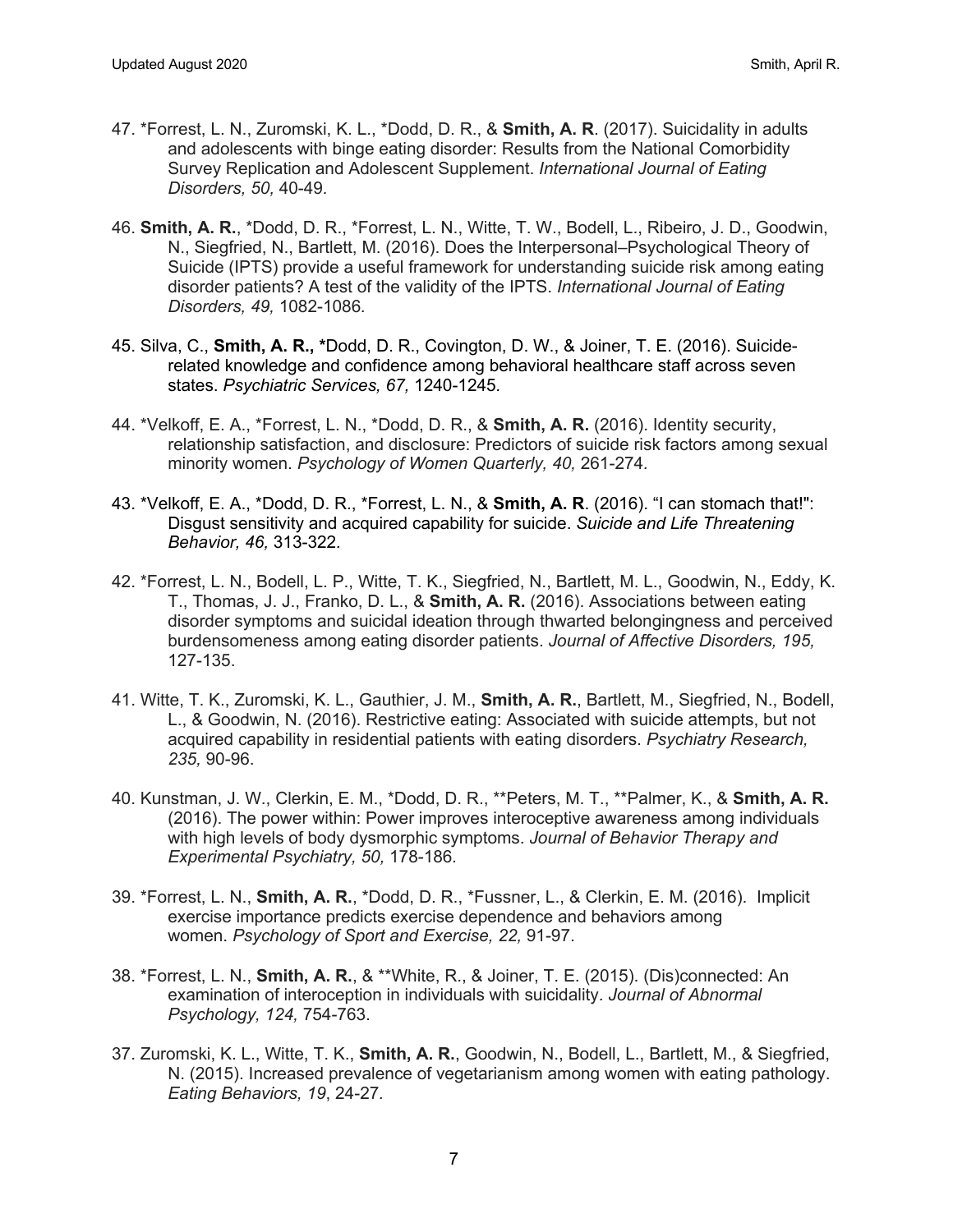- 36. \*Fussner, L. M., & **Smith, A. R.** (2015). It's not me, it's you: Beliefs about partner preferences are associated with eating disorder symptoms in gay men. *Journal of Homosexuality, 62,* 1329-1344*.*
- 35. \*Hummel, A. C., & **Smith, A. R.** (2015). Ask and you shall receive: Desire and receipt of feedback via Facebook predicts disordered eating concerns. *International Journal of Eating Disorders, 48,* 436-442*.*
- 34. Hames, J. L., Chiurliza, B., Podlogar, M. C., **Smith, A. R.**, Selby, E. A., Anestis, M., & Joiner, T. E. (2015). The interpersonal consequences of a suicide risk factor: Perceived burdensomeness predicts increased reassurance seeking. *Journal of Clinical Psychology, 71,* 597-605*.*
- 33. **Smith, A. R.**, \*\*Yeager, A., & \*Dodd, D. (2015). The joint influence of acquired capability for suicide and stoicism on over-exercise among women. *Eating Behaviors, 17,* 77-82*.*
- 32. **Smith, A. R.,** Miller, S., Ribeiro, J. D., Bodell, L., Joiner, T. E., & Maner, J. (2015). Cycles of risk: Associations between hormones and suicidal desire among women. *Personality and Individual Differences, 74*, 35-40*.*
- 31. \*Dodd, D. R., **Smith, A. R.**, & Bodell, L. P. (2014). Restraint feeds stress: The relationship between eating disorder symptoms, stress generation, and the interpersonal theory of suicide. *Eating Behaviors, 15,* 567-573*.*
- 30. Kunstman, J.W., **Smith, A. R.**, & Maner, J. (2014). Overpowering restriction: Power reduces restriction among self-critical perfectionists. *Journal of Social and Clinical Psychology, 33,* 630-652*.*
- 29. Holm-Denoma, J. M., **Smith, A. R.**, Lewinsohn, P. M., & Pettit, J. (2014). Psychosocial predictors of body mass index in late childhood: A longitudinal investigation. *Journal of Health Psychology, 19,* 754-764*.*
- 28. Holm-Denoma, J. M., **Smith, A. R.,** & Waesche, M. (2014). Publicizing female athletes' weights: Implications for female psychology undergraduates acting as spectators. *Research Quarterly for Exercise and Sport, 85(3)*, 420-425*.*
- 27. Clerkin, E. M., Teachman, B. A., **Smith, A. R.**, & Buhlmann, U. (2014). Specificity of implicit shame associations: Comparison across body dysmorphic, obsessive compulsive, and social anxiety disorders. *Clinical Psychological Science, 2,* 1-16.
- 26. **Smith, A. R.**, Joiner, T. E., & \*Dodd, D. (2014). Examining implicit attitudes toward emaciation and thinness in anorexia nervosa. *International Journal of Eating Disorders, 47,* 138-147*.*
- 25. **Smith, A. R.**, Silva, C., Covington, D., & Joiner, T. E. (2014). An assessment of suicide related knowledge among health professionals. *Health Psychology, 33,* 110-119.
- 24. Clerkin, E., **Smith, A. R.**, & Hames, J. L. (2013). The interpersonal effects of Facebook reassurance seeking. *Journal of Affective Disorders, 151(2),* 525-530.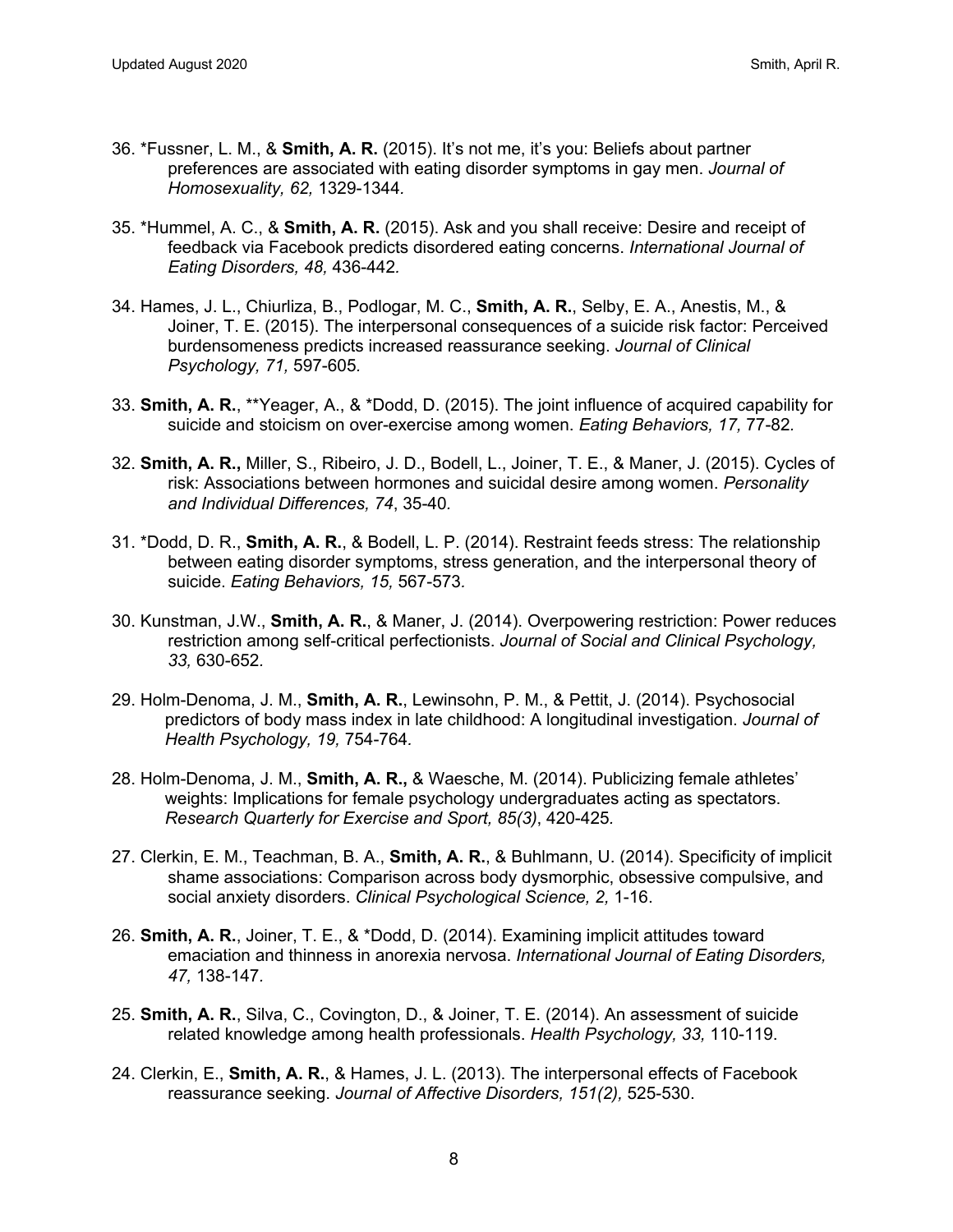- 23. Dutton, G., Bodell, L., **Smith, A. R.**, & Joiner, T. E. (2013). Examination of the relationship between obesity and suicidal ideation. *International Journal of Obesity, 37,* 1282-1286*.*
- 22. Fink, E. L., Bodell, L., **Smith, A. R.,** & Joiner, T. E. (2013). The joint influence of disordered eating and anxiety sensitivity on the acquired capability for suicide. *Cognitive Therapy and Research, 37,* 934-940*.*
- 21. **Smith, A. R.,** Hames, J., & Joiner, T. E. (2013). Status update: Maladaptive Facebook usage predicts increases in body dissatisfaction and bulimic symptoms. *Journal of Affective Disorders, 149,* 235-240.
- 20. **Smith, A.R.**, Fink, E. L., Anestis, M. D., Ribeiro, J., Gordon, K. H., Davis, H., Keel, P. K., Bardone-Cone, A. M., Peterson, C. M., Klein, M. H., Crow, S., Mitchell, J. E., Crosby, R. D., Wonderlich, S. A., le Grange, D., & Joiner, T. E. (2013). Exercise caution: Overexercise is associated with suicidality in bulimia nervosa. *Psychiatry Research, 26,* 246- 255*.*
- 19. Bodell, L. P., Hames, J. L., Holm-Denoma, J. M., **Smith, A. R**., Gordon, K. H., & Joiner, T. E. (2012). Does the stress generation hypothesis apply to eating disorders? An examination of stress generation in eating, depressive, and anxiety symptoms. *Journal of Affective Disorders, 142,* 139-142*.*
- 18. Cramer, R. J., Garza, M. J., Henderson, C. E., Ribeiro, J., Silva, C., **Smith, A. R.**, & Joiner, T. E. (2012). A trait-interpersonal perspective on suicide risk in criminal offenders. *Archives of Suicide Research, 16,* 334-347*.*
- 17. Hames, J. L., Ribeiro, J. D., **Smith, A. R.**, & Joiner, T. E. (2012). An urge to jump affirms the urge to live: An empirical examination of the high place phenomenon. *Journal of Affective Disorders, 136,* 1114-1120*.*
- 16. **Smith, A.R.**, Ribeiro, J.D., Mikolajewski, A., Taylor, J., Joiner, T.E., & Iacono, W. (2012). Environmental and genetic contributions of the Interpersonal-Psychological theory of suicide. *Psychiatry Research, 197,* 60-65*.* doi: 10.1016/j.psychres.2012.01.010
- 15. Anestis, M.D., Fink, E.L., Bender, T.W., Selby, E.A., **Smith, A.R.**, Witte, T.K, & Joiner, T.E. (2011). Re-considering the association between negative urgency and suicidality. *Personality and Mental Health, 6,* 138-146.
- 14. **Smith, A. R.,** Hawkeswood, S. E., Bodell, L., & Joiner, T. E. (2011). Muscularity versus leanness: An examination of body ideals and predictors of disordered eating in heterosexual and gay college students. *Body Image: An International Journal of Research, 8, 232-236.*
- 13. Quinton, S. J., **Smith, A. R.**, & Joiner, T. E. (2011). The 2nd to 4th digit ratio (2D:4D) and eating disorder diagnosis in women. *Personality and Individual Differences, 51, 402-405.*
- 12. **Smith, A. R.**, Li, N. P., & Joiner, T. E. (2011). The pursuit of success: Can status aspirations negatively affect body satisfaction? *Journal of Social and Clinical Psychology, 30,* 531- 547*.*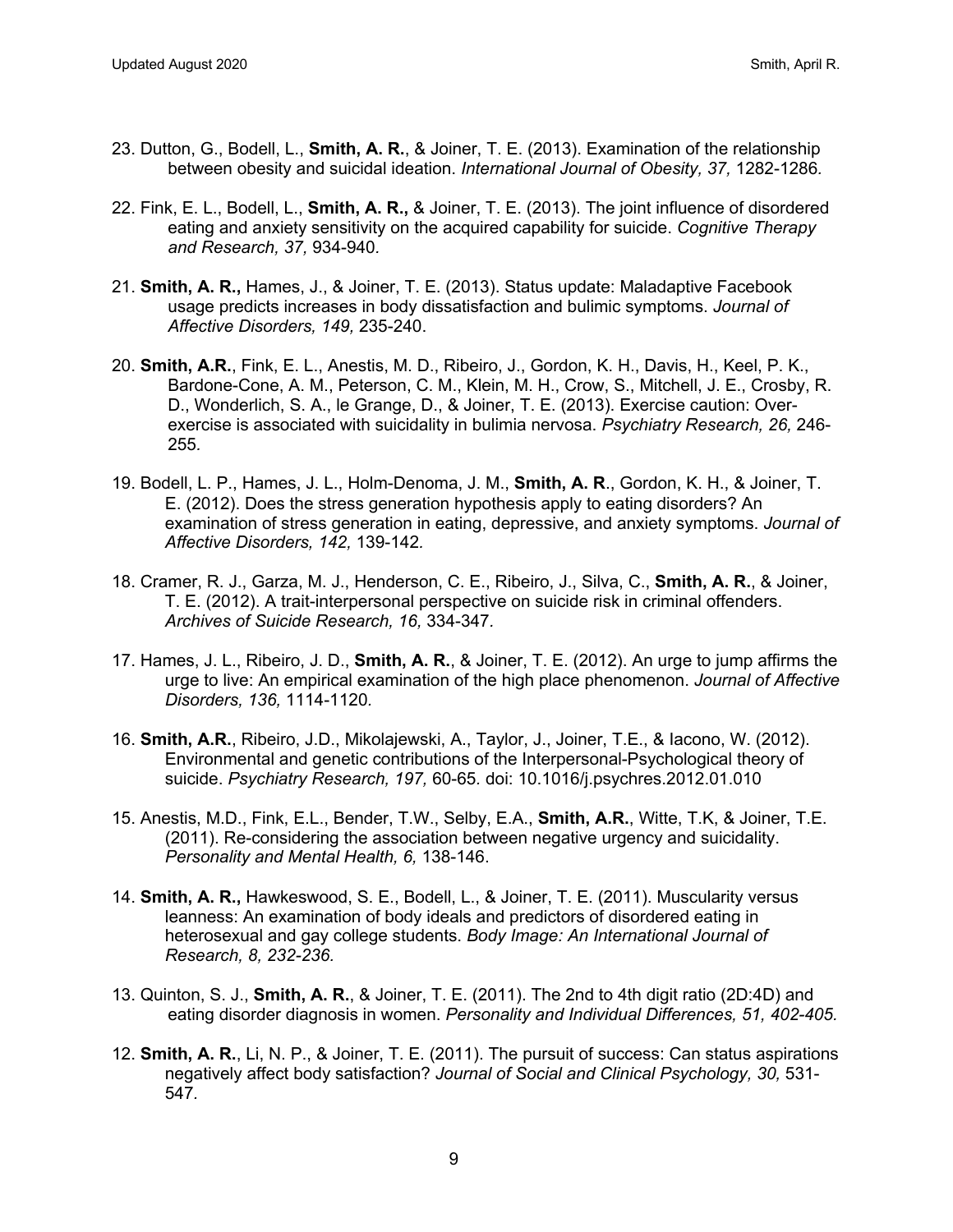- 11. Bodell, L. P., **Smith, A. R.**, Gordon, K. T., Holm-Denoma, J. M., & Joiner, T. E. (2011). Low social support and negative life events predict later bulimic symptoms. *Eating Behaviors, 12,* 44-48*.*
- 10. Li, N. P., **Smith, A. R.**, Griskevicius, V., Cason, M. J., & Bryan, A. (2010). Intrasexual competition and eating restriction in heterosexual and homosexual individuals. *Evolution and Human Behavior, 31,* 365-372.
- 9. **Smith, A. R.**, Hawkeswood, S. E., & Joiner, T. E. (2010). The measure of a man: Associations between digit ratio and disordered eating in males. *International Journal of Eating Disorders, 43,* 543-548*.*
- 8. Selby, E., **Smith, A. R.**, Bulik, C. M., Olmsted, M. P., Thornton, L., McFarlane, T. L., Berrettini, W. H., Brandt, H. A., Crawford, S., Fichter, M. M., Halmi, K. A., Jacoby, G. E., Johnson, C. L., Jones, I., Kaplan, A. S., Mitchell, J. E., Nutzinger, D. O., Strober, M., Treasure, J., Woodside, D. B., Kaye, W. H., & Joiner, T. E., Jr. (2010). Habitual starvation and provocative behaviors: Two potential routes to extreme suicidal behavior in Anorexia Nervosa. *Behavior Research and Therapy, 48,* 634-645*.*
- 7. Witte, T. K, **Smith, A. R.**, & Joiner, T. E. (2010). Reason for cautious optimism? Two studies suggesting reduced stigma against suicidal individuals. *Journal of Clinical Psychology, 66,* 611-626*.*
- 6. Anestis, M. D., **Smith, A. R.**, Fink, E. L., & Joiner, T. E. (2009). Dysregulated eating and distress: Examining the specific role of urgency in a clinical sample. *Cognitive Therapy and Research, 33*, 390-397.
- 5. Witte, T. K., K. A. Timmons, Fink, E. L., **Smith, A. R.**, & Joiner, T. E. (2009). Do major depressive disorder and dysthymic disorder confer differential risk for suicide? *Journal of Affective Disorders, 115*, 69-78.
- 4. Fink, E. L., **Smith, A. R.**, Gordon, K. H., Holm-Denoma, J. M., & Joiner, T. E. (2009). Psychological correlates of purging disorder as compared with other eating disorders: An exploratory investigation. *International Journal of Eating Disorders*, *42*, 31-39.
- 3. **Smith, A. R.** & Joiner, T. E. (2008). Examining body image discrepancies and perceived weight status in adult Japanese women. *Eating Behaviors, 9*, 513-515.
- 2. **Smith, A. R.,** Witte, T. K., Teale, N. E., King, S. K., Bender, T. W., & Joiner, T. E. (2008). Revisiting impulsivity in suicide: Implications for civil liability of third parties. *Behavioral Sciences and the Law*, *26*, 779-797.
- 1. Gordon, K. H., Holm-Denoma, J.M, **Smith, A. R.**, Fink, E. L., & Joiner, T. E. (2007). Taxometric analysis: An introduction and overview. *International Journal of Eating Disorders, 40,* S35-S39.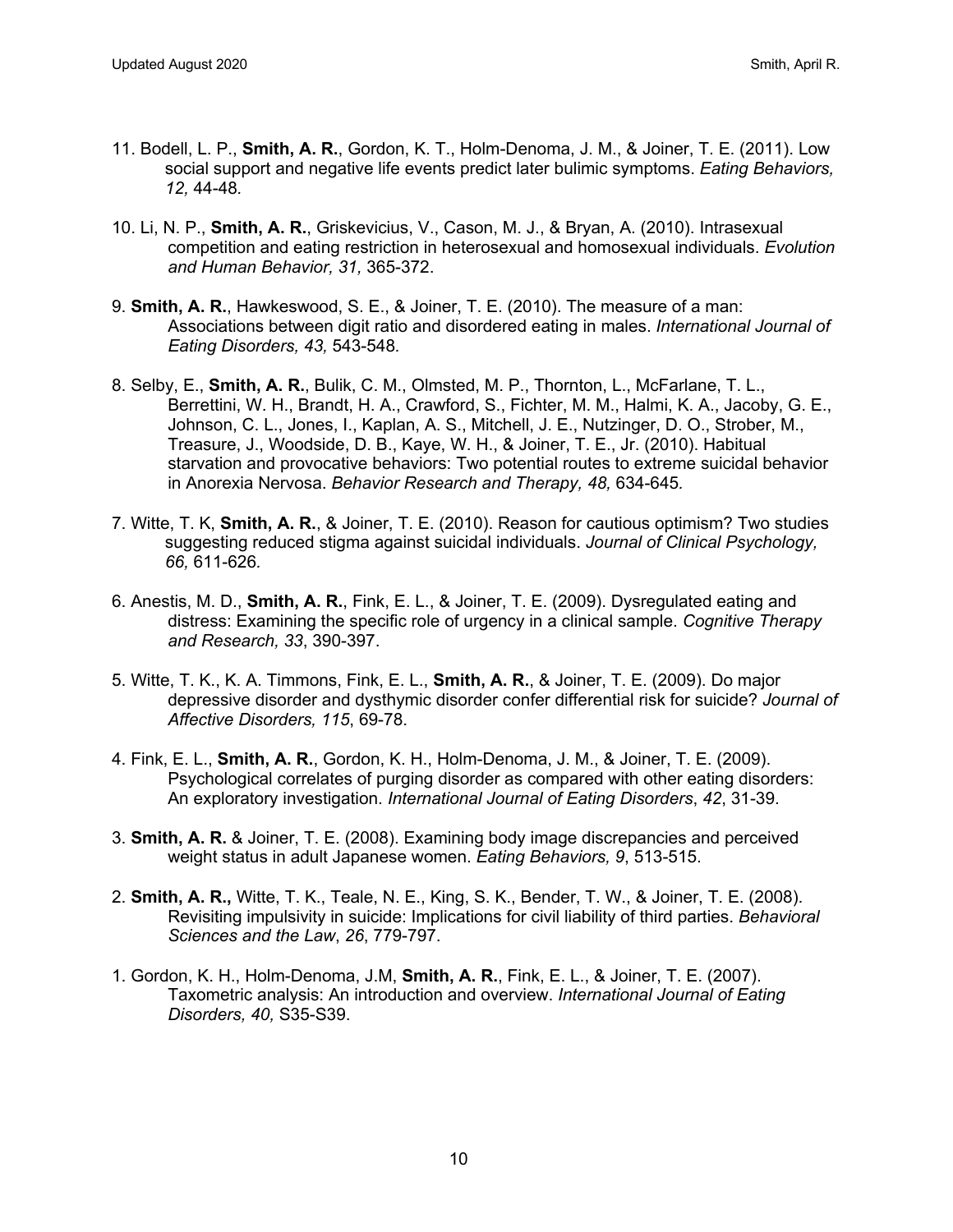#### **PUBLICATIONS, BOOK CHAPTERS**

- 7. Anderson, L., **Smith, A. R.**, & Crow, S. (2017). Suicidality, Self-Injurious Behavior, and Eating Disorders. In L. Anderson, S. Murray, & W. Kaye (Eds). *Handbook of Complex and Atypical Eating Disorders.* Oxford: Oxford University Press.
- 6. **Smith, A. R.,** & \*Forrest, L. N. (2017). Implicit measures. In T. Wade (Ed). *Encyclopedia of Feeding and Eating Disorders*. New York, NY: Springer
- 5. Yong, J. C., Li, N. P., Valentine, K. A., & **Smith, A. R.** (2016). Female virtual intrasexual competition and its consequences. In M. Fisher (Ed). *Women and Competition*. Oxford: Oxford University Press.
- 4. Li, N., **Smith, A. R.,** Yong, J. C., & Brown, T. (2014). Intrasexual competition and eating restriction. In V. Weekes-Shackelford & T. Shackelford (Eds). *Evolutionary Perspectives on Human Sexual Psychology and Behavior*. New York: Spinger.
- 3. **Smith, A. R.,** Witte, T. K., & Crow, S. (2014). Eating disorders and suicide. In S. Koslow, C. Nemeroff, & P. Ruiz (Eds). *A Concise Guide to Understanding Suicide: Epidemiology, Pathophysiology and Prevention*. Cambridge: Cambridge University Press.
- 2. **Smith, A. R.,** Fink, E. L., & Joiner, T.E. (2011). Current and future status of cognitive criteria for anorexia nervosa. In R. Streigel-Moore, S. Wonderlich, B. Walsh, & J. Mitchell (Eds.). *Toward an Evidence Based Classification of Eating Disorders.* Washington, DC: American Psychiatric Association.
- 1. Anestis, M.D., Fink, E.L., **Smith, A.R.**, Selby, E.A., & Joiner, T.E. (2011). Distress tolerance in eating disorders. In M.J. Zvolensky, A. Bernstein, & A.A. Vujanovic (Eds.). *Distress Tolerance*. New York: Guilford Press.

#### **MANUSCRIPTS UNDER REVIEW**

- \*Forrest, L. N., & **Smith, A. R.** (invited revision). A multi-measure examination of interoception in people with recent nonsuicidal self-injury. *Suicide and Life Threatening Behavior*.
- \*Duffy, M. E.**, Smith, A. R.,** Joiner, T. E. (under review). Interocpetive dysfunction indicates presence and severity of self-injurious behavior in a clinically severe transdiagnostic sample. *Journal of Consulting and Clinical Psychology*.
- \*Perkins, N., \*Forrest, L. N., Kunstman, J. K., & **Smith, A. R.** (under review). Adapted to fear: Fearlessness about death is positively associated with heart rate variability. *Journal of Social and Clinical Psychology.*
- Kalia, V. K., Knauft, K., & Smith, A. R. (under review). Differential associations between strategies of emotion regulation and facets of gritty personality in college students and adults. *Journal of Social and Clinical Psychology*.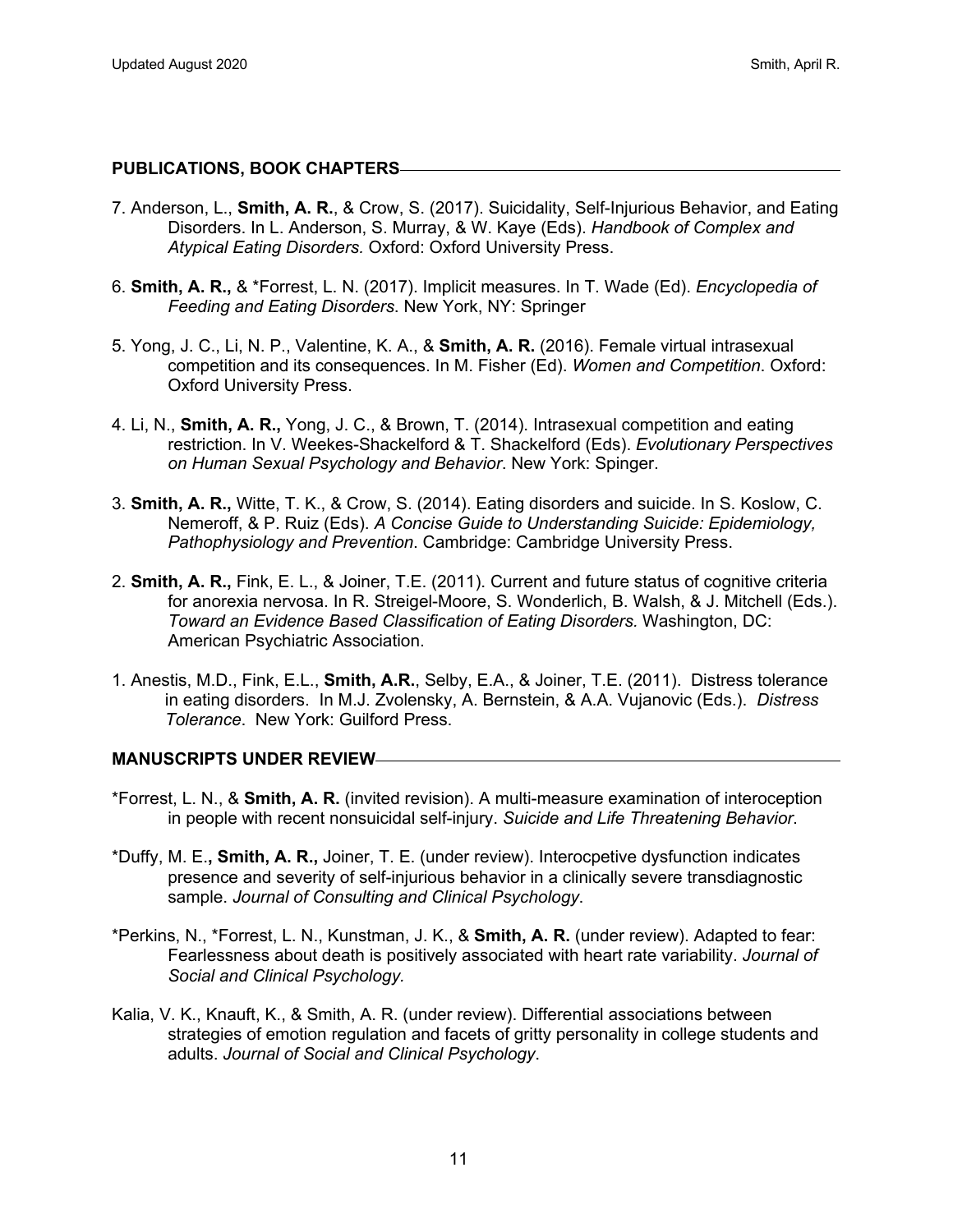Aggarwal, P., Velkoff, E. A., Ortiz, S. N., Jain, A., George, T. S., **Smith, A. R.**, & Raval, V. V. (under review). Examining the Factor Structure of the Interpersonal Needs Questionnaire Among Young Adults in India and the United States. *Suicide and Life Threatening Behavior.* 

## **CONFERENCE PRESENTATIONS**

- 47. \*Oritz, S. N., & **Smith, A. R.** (2019, November). A Longitudinal Examination of the Relationship between Eating Disorder Symptoms and Suicidal Ideation. In **A. Smith** (discussant), *Eating disorders, self-injury, and suicide: Common pathways, mechanisms, and functions*. Symposium conducted at the Association for Behavioral and Cognitive Therapies Annual Meeting, Atlanta, GA.
- 46. \*Perkins, N. M., Brausch, A. M., Washburn, J. J., & **Smith, A. R.** (2019). Clinical distinctions between nonsuicidal self-injury and eating disorders in adolescents. Talk presented at the 91<sup>st</sup> annual meeting of the Midwestern Psychological Association, Chicago, IL.
- 45. \*Knauft, K. M., \*Ortiz, S. N., \*Velkoff, E. A., **Smith, A. R.**, & Kalia, V. (2019, April). *Grit buffers against disordered eating unless expressive suppression is used.* Talk presented at the 91<sup>st</sup> annual meeting of the Midwestern Psychological Association, Chicago, IL.
- 44. **Smith, A. R.** (2019, April). Associations between interoceptive deficits and suicidality in a large military sample. In **A. Smith** (chair), *Updates on the link between interoceptive deficits and suicidality: Testing longitudinal and objective methods*. Symposium conducted at the American Association for Suicidology, Denver, CO.
- 43. \*Perkins, N., & **Smith, A. R.** (2019, April). *A brief intervention targeting interoception reduces implicit association with suicide*. Research talk presented at the American Association of Suicidology meeting, Denver, CO.
- 42. \*Forrest, L. N., \*Sarfan, L. D., \*Ortiz, S. N., Brown, T. A., **Smith, A. R.**, & Kaye, W. H. (2019, March). *Using network analysis to bridge eating disorder symptoms and trait anxiety in patients with anorexia nervosa*. Research talk presented at the International Conference on Eating Disorders, New York, NY.
- 41. Smith, A. R., & \*Ortiz, S. N. (2018, November). *Assessing and managing suicide risk in individuals with eating disorders*. Clinical workshop presented at the 2018 Renfrew Conference, Philadelphia, PA.
- 40. \*Ortiz, S.N. & Smith, A. R. (2018, April). *Mediators of the relation between muscle dysmorphia and suicidal ideation*. Research talk presented at the 2018 Midwestern Psychological Association Conference, Chicago, IL.
- 39. \*Dodd, D.R. \*Forrest, L. N., \*Velkoff, E. A., & **Smith, A. R.** (April, 2018). Training imperfection: Can cognitive bias modification reduce maladaptive perfectionism and disordered eating? Research talk presented at the 2018 International Conference on Eating Disorders, Chicago, IL.
- 38. **Smith, A. R.**, \*Forrest, L. N., \*Velkoff, E. A., \*Dodd, D. R., & \*Ortiz, S. N. (April 2018). Testing relations between interoceptive deficits, emotion regulation strategies, and self-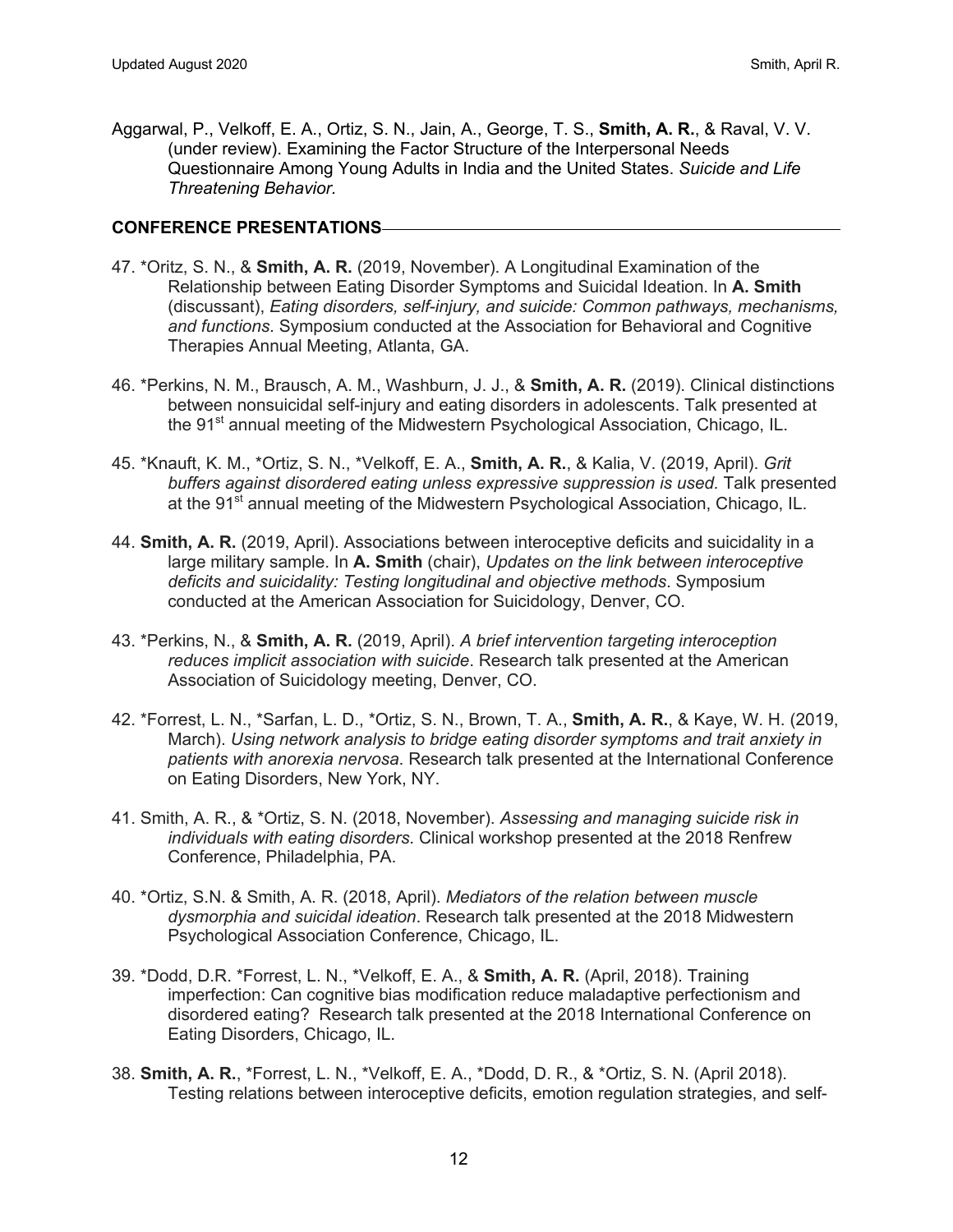injurious behaviors in two eating disorder samples. Research talk presented at the 2018 International Conference on Eating Disorders, Chicago, IL.

- 37. \*Forrest, L. N., \*Ortiz, S. N., \*Dodd, D. R., \*Velkoff, E. A., & **Smith, A. R.** (April 2018). Comparing core psychopathology between anorexia nervosa and bulimia nervosa versus binge-eating disorder. Research talk presented at the 2018 International Conference on Eating Disorders, Chicago, IL.
- 36. \*Forrest, L. N., \*Ortiz, S. N., \*Dodd, D. R., \*Velkoff, E. A., & **Smith, A. R.** (April 2018). Bridging eating disorder symptoms and suicidal ideation: A network analysis. Research talk presented at the 2018 International Conference on Eating Disorders, Chicago, IL.
- 35. **Smith, A. R.** (November, 2017). Piloting Therapeutic Evaluative Conditioning for Eating Disorders. In N. Herr (chair), *The Virtual Research Lab: Discussing the Unique Opportunities and Challenges Experienced in Conducting Web-Based Research*. Panel presented at the Association for Behavioral and Cognitive Therapies Annual Meeting, San Diego, CA.
- 34. Cusack, A. C., Wisniewski, L., **Smith, A. R.**, Prado, L. (2017, June). *Prioritizing suicidal behaviors in the treatment of eating disorders: Evidence-based approaches for assessing, targeting and consulting*. Paper presented at the International Conference on Eating Disorders, Prague, Czech Republic.
- 33. \*Velkoff, E. A., Hagan, C. R., & **Smith, A. R.** (2017, June). *When grit goes bad: The interaction of autism symptoms and grittiness in the prediction of eating disorder symptoms*. Paper presented at the International Conference on Eating Disorders, Prague, Czech Republic.
- 32. **Smith, A. R.**, \*Velkoff, E. A., Ribeiro, J. D., & Franklin, J. C., (2017, June). *Are eating disorders and related symptoms risk factors for suicidal thoughts and behaviors? A meta-analysis*. Paper presented at the International Conference on Eating Disorders, Prague, Czech Republic.
- 31. **Smith, A. R.** (2017, April). *A pilot test of Therapeutic Evaluation Conditioning for eating disorders.* Invited talk at the annual meeting of the Midwestern Psychological Association.
- 30. \*Velkoff, E. A., Hagan, C. R., & **Smith, A. R.** (2017, April). *The interaction of autism symptoms and grit predicts disordered eating*. Paper presented at the annual meeting of the Midwestern Psychological Association, Chicago, IL.
- 29. \*Dodd, D. R., & **Smith, A. R.** (2017, April). Interoceptive deficits, nonsuicidal self-injury, and suicide attempts among women with eating disorders. In A. Brausch (chair), *The role of interoceptive deficits in nonsuicidal self-injury and suicide*. Symposium conducted at the American Association for Suicidology Meeting, Phoenix, AZ.
- 28. \*\*Allen, K. J., \*\*Harris, M. K., \*Velkoff, A. E., \*Forrest, L. N., & Smith, A. R.(2017, April). *In union there is strength: Risk and protective factors for burdensomeness*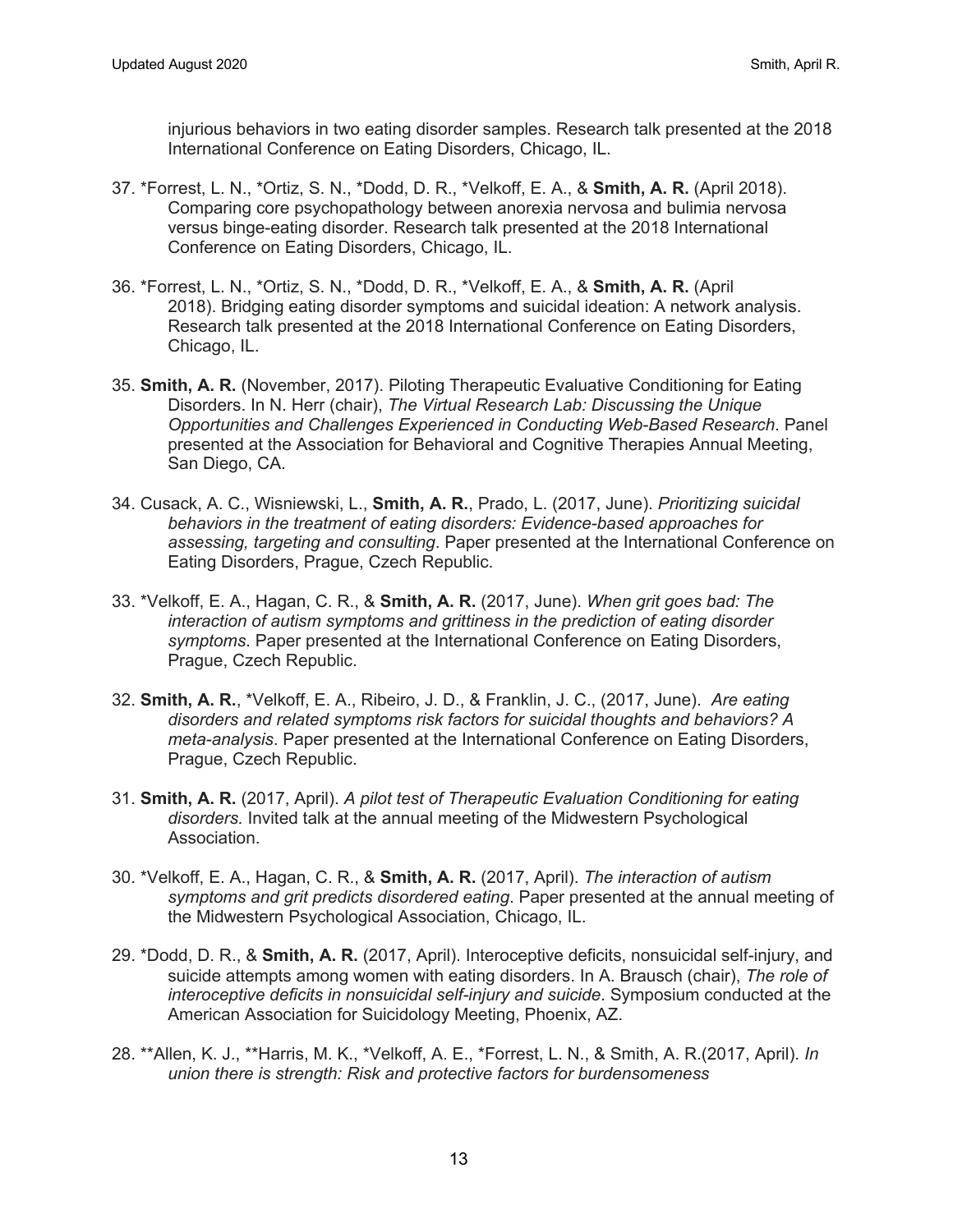*and belongingness among collegiate athletes*. Paper presented at the American Association of Suicidality Annual Meeting, Phoenix, AZ.

- 27. \*Forrest, L. N., **Smith, A. R.**, Messman-Moore, T. L., DiLillo, D., & Gratz, K. (April 2017). Interoceptive deficits predict nonsuicidal self-injury among community women. In A. Brausch (chair), *The role of interoceptive deficits in nonsuicidal self-injury and suicide*. Symposium conducted at the American Association for Suicidology Annual Meeting, Phoenix, AZ.
- 26. **Smith, A. R.**, Franklin, J. C., Ribeiro, J. D., \*Velkoff, E. A., \*Forrest, L. N, \*Dodd, D. R. (2016, October). Can changing implicit evaluations of eating related stimuli reduce eating disorder symptoms? A pilot test of Therapeutic Evaluative Conditioning for Eating Disorders (TEC-ED). In W. Kaye (Chair), *Neuroscience of Eating Disorders.* Symposium conducted at the pre-conference meeting of the Eating Disorder Research Society, New York, NY.
- 25. **Smith, A. R.**, \*Velkoff, E. A., \*Forrest, L. N., \*Dodd, D. R., Witte, T. K., Bodell, L., Seigfried, N., Bartlett, M, & Goodwin, N. (2016, October). Out of touch: Interoceptive deficits and emotion regulations strategies are related to self-harm behaviors in individuals with eating disorders. In K. Claudat (Chair), *Emotion Dysregulation in Eating Disorders.* Symposium conducted at the meeting of the Association of Behavior and Cognitive Therapy, New York, NY.
- 24. **Smith, A. R.** (2016, April). *Eating disorders and suicide: Updates and new directions.* Invited talk at the 2016 annual meeting of the Midwestern Psychological Association.
- 23. **\***Velkoff, E. A., \*Forrest, L. N., \*Dodd, D. R., & **Smith, A. R.** (2016, March). *Identity, relationships, and disclosure: Suicide risk in sexual minority women*. Paper presented at the annual meeting of the American Association of Suicidology, Chicago, IL.
- 22. \*Velkoff, E. A., \*\*Gibler, R, & **Smith, A. R.** (2016, April). *Men's appearance concerns and body talk predict eating and exercise behaviors*. Paper presented at the annual meeting of the Midwestern Psychological Association, Chicago, IL.
- 21. **Smith, A. R.**, \*Dodd, D. R., \*Parsons, M., Clerkin, E. M., \*Forrest, L. N., \*Velkoff, E. A. (2015, November). Training imperfection: Can cognitive bias modification reduce maladaptive perfectionism, disordered eating, and physiological responses to stress? In S. Racine (Chair), *Psychophysiological Measurement of Transdiagnostic Constructs with Relevance to Eating Disorders.* Symposium conducted at the meeting of the Association of Behavior and Cognitive Therapy, Chicago, IL.
- 20.\*Dodd, D. R., **Smith, A. R.**, \*Forrest, L. N., & \*Velkoff, E. A. (2015, November). An Emaciated Ideal? Using Facial Electromyography to Examine the Relationships between Eating Disorder Symptoms and Perceptions of Emaciation In S. Racine (Chair), *Psychophysiological Measurement of Transdiagnostic Constructs with Relevance to Eating Disorders.* Symposium conducted at the meeting of the Association of Behavior and Cognitive Therapy, Chicago, IL.
- 19. \*Forrest, L. N., \*\*White, R. D., \*\*Allen, K. J., \*\*Flahive, S. M, **Smith, A. R.** (2015, April). *Examining suicidality, interoceptive deficits, and the acquired capability for suicide.*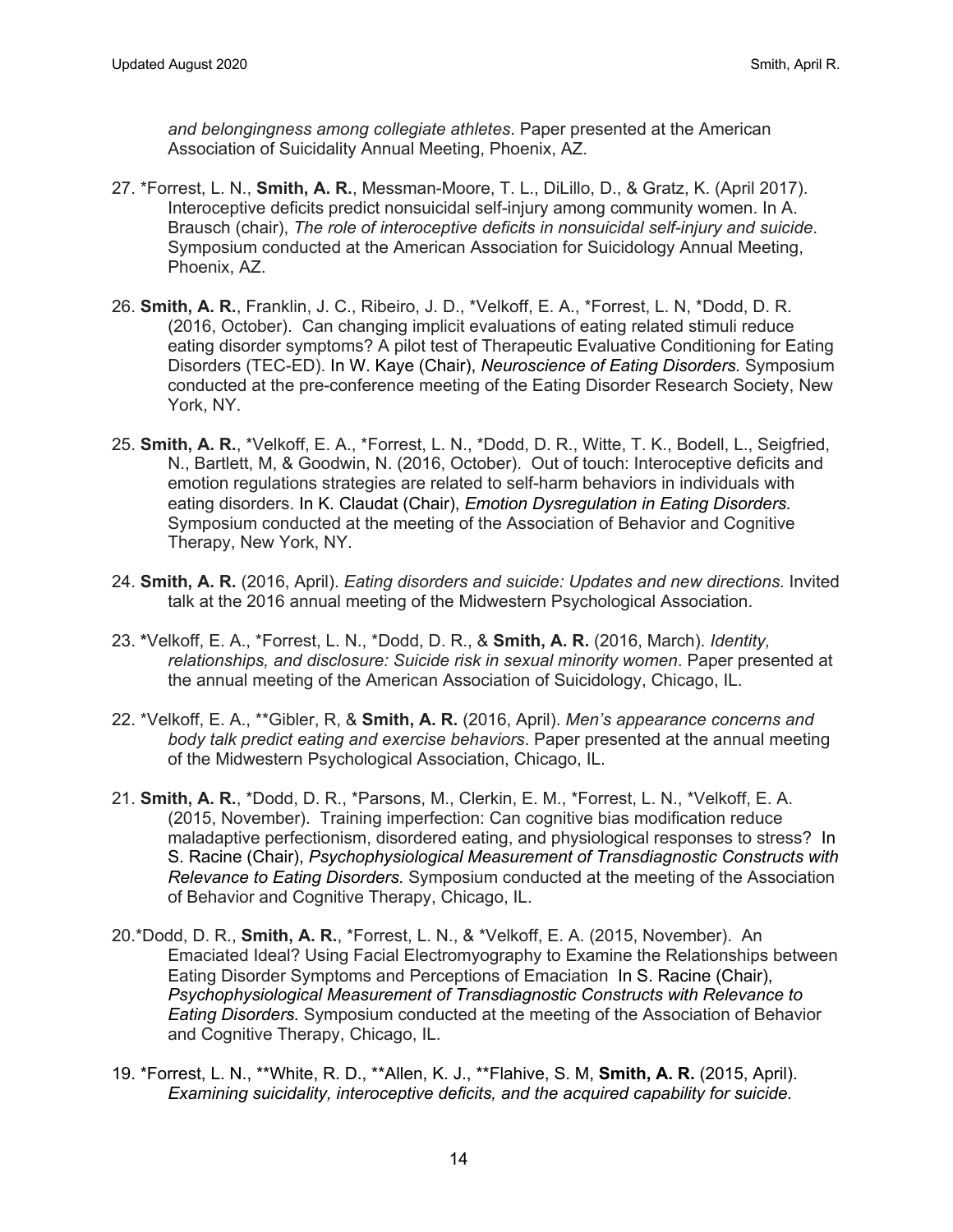Paper presented at the annual meeting of the Midwestern Psychological Association, Chicago, Illinois.

- 18. \*Parsons, E.M., \*\*Straub, K. T., **Smith, A. R.**, Clerkin, E. M. (2015, April). *Testing cognitivebehavioral models across anxiety and OC spectrum disorders*. Paper presented at the annual meeting of the Midwestern Psychological Association, Chicago, Illinois.
- 17. \*\*Velkoff, E. A.. & **Smith, A. R.**, Clerkin, E. M. (2015, April). *Identity, relationships, and disclosure: Suicide risk in sexual minority women*. Paper presented at the annual meeting of the Midwestern Psychological Association, Chicago, Illinois.
- 16. **Smith, A. R.**, \*Forrest, L. N., \*\*White, R. D., \*\*Allen, K. J., & \*\*Flahive, S. M. (2015, April). *An examination of interoception and the Interpersonal Psychological Theory of Suicide in suicide ideators, planners, and attempters*. Paper presented at the annual meeting of the American Association of Suicidology. Atlanta, GA.
- 15. **Smith, A. R.**, Clerkin, E. M., \*Dodd, D. R., & \*Fussner, L. (2014, November). Implicit exercise importance predicts exercise behaviors among women. In A. Wertnz (Chair), *New Directions in Implicit Associations Research in Psychopathology*. Symposium conducted at the meeting of the Association of Behavior and Cognitive Therapy, Philadelphia, PA.
- 14. \*Fussner, L., Lube, A., **Smith, A. R.** (2014, November). Differential reward processing in emerging adult women: Associations with depressive and disordered eating symptoms. In L. Fussner (Chair), *Positive Emotion and Reward Dysregulation Across Psychopathology: Multimethod Approaches and Implications for Treatment*. Symposium conducted at the meeting of the Association of Behavior and Cognitive Therapy, Philadelphia, PA.
- 13. Hunger, J.M. & **Smith, A.R.** (2014, May). *Applying the interpersonal theory of suicide to weight-based discrimination*. Data blitz presented at the workshop on Obesity Stigma: Psychological, Social, and Medical Causes, Los Angeles, California.
- 12. \*\*Yeager, A., & **Smith, A. R.** (2014, April). *The moderating role of acquired capability for suicide in the relationship between stoicism and over-exercise*. Paper presented at the National Conference on Undergraduate Research, Lexington, Kentucky.
- 11. Covington, D., Silva, C., **Smith, A.**, & Joiner, T.E. (2014, April). Readiness for suicide care among behavioral healthcare staff across nine states. In C. Silva (Moderator), *Gatekeeper and risk assessment training for behavioral healthcare staff and novel treatment initiatives for suicide in community mental health and behavioral healthcare organizations.* Panel conducted at the 47<sup>th</sup> annual meeting of the American Association of Suicidology, Los Angeles, CA.
- 10. \*Dodd, D. R., & **Smith, A. R.** (2014, May). *The relationship between eating disorder symptoms, stress generation, and suicidality*. Paper presented at the annual Meeting of the Midwestern Psychological Association, Chicago, Illinois.
- 9. **Smith, A. R.**, Hames, J., & Joiner, T. E. (2013, November). Maladaptive Facebook usage predicts increases in body dissatisfaction and bulimic symptoms. In A. Smith (Chair),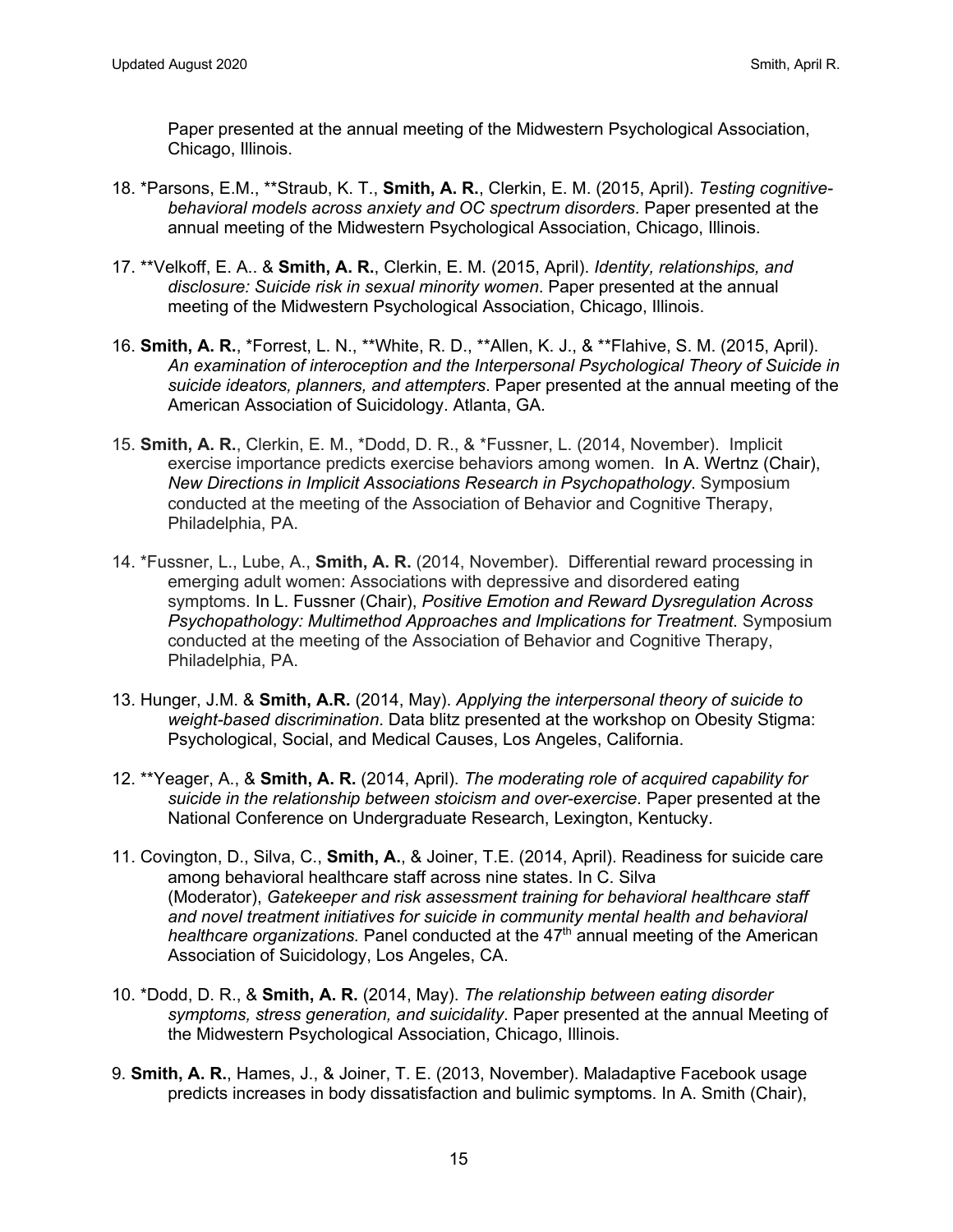*Status Update: Using On-line and Real-Time Tools to Study Disordered Eating*. Symposium conducted at the meeting of the Association of Behavior and Cognitive Therapy, Nashville, Tennessee.

- 8. Siegfried, N., Bartlett, M., Goodwin, N., Witte, T. K., **Smith, A. R.**, Bodell, L., & Joiner, T. E. (2013, April). *Suicidality over the course of treatment in clients with eating disorders*. Paper presented at the meeting of the American Association of Suicidology, Austin, Texas.
- 7. **Smith, A. R.** (2013, April). Excessive exercise and the acquired capability for suicide. In T. Joiner (Chair*), Developing Fearlessness about Death through Repeated Exposure to Painful and Provocative Events*. Symposium conducted at the meeting of the American Association of Suicidology, Austin, Texas.
- 6. Siegfried, N., Bartlett, M., Goodwin, N., Bodell, L., **Smith, A. R**., Witte, T. (2012, May). Suicidality over the course of eating disorders. In V. Mountford (Chair), *Risk Factors.* Symposium conducted at the meeting of the Academy for Eating Disorders, Austin, Texas.
- 5. **Smith, A. R.** (2011, April). Understanding elevated suicidality in eating disorders: The role of the acquired capability for suicide. In D. Neumark-Sztainer (Chair), *Treatment Outcome.*  Symposium conducted at the meeting of the Academy for Eating Disorders, Miami, Florida.
- 4. **Smith, A. R.** (2011, April). Exploratory and confirmatory factor analyses of the attitudes toward emaciation scale. In S. Wonderlich (Chair), *Assessment & Classification II.*  Symposium conducted at the meeting of the Academy for Eating Disorders, Miami, Florida.
- 3. Siegfried, N., Bartlett, M., **Smith, A**., Goodwin, N., Bodell, L., (2011, April). Developing a model of suicidal behavior in eating disorders. In L. Wisniewski, (Chair), *Comorbidity.*  Symposium conducted at the meeting of the Academy for Eating Disorders, Miami, Florida.
- 2. Bartlett, M., **Smith, A. R.**, Siegfried, N. (2011, January). *Treating eating disorders and suicidality*. Paper presented at the meeting of the American Association of Suicidology, Portland, Oregon.
- 1. Witte, T. K., **Smith, A. R.** (2008, November). *Affective lability and prenatal testosterone exposure: Risk factors for the acquired capability for suicide*. Paper presented at the meeting of the Association for Behavioral and Cognitive Therapies, Orlando, Florida.

## **CONFERENCE POSTERS**

68. \*Perkins, N. M., \*\*Shankar Ram, S., & **Smith, A. R.** (November, 2020). Examining disordered eating and nonsuicidal self-injury through the lens of objectification theory: The role of interoceptive awareness and emotional reactivity. Poster to be presented at the Association for Behavioral and Cognitive Therapies annual convention, Philadelphia, PA.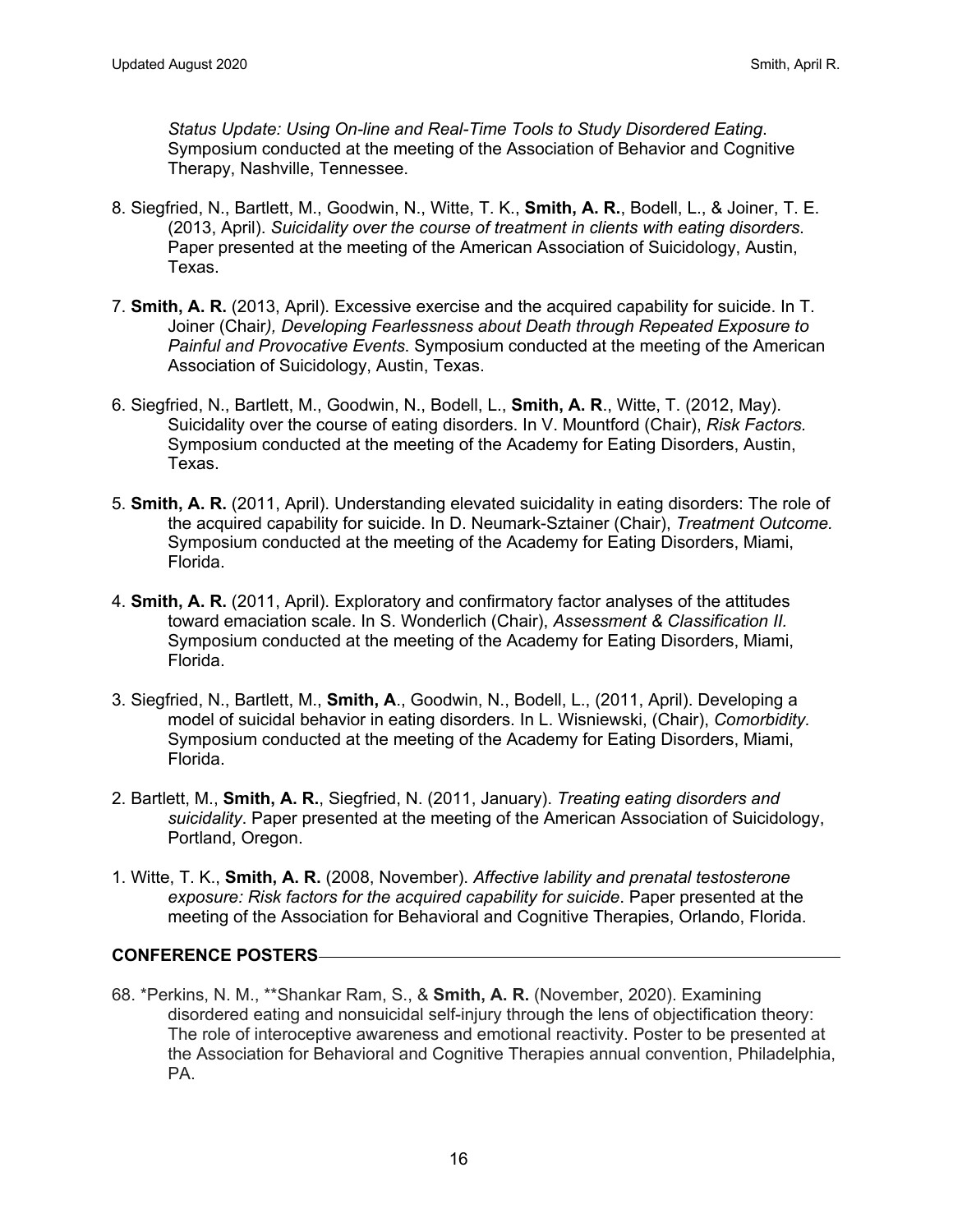- 67. \*Shankar Ram, S., \*Perkins, N., & **Smith, A. R.** (Nov. 2020). Implicit Attitudes toward Eating Disorder Stimuli and Disordered Eating Symptoms. Poster to be presented at the annual meeting of the Association for Behavioral and Cognitive Therapies, Philadelphia, PA.
- 66. \*\*Morgan, W., \*Ortiz, S. N., & **Smith, A. R.** (April, 2020). Using social network analysis to investigate the socialization of muscle dysmorphia and related symptoms in male fraternity members. Poster to be presented at the Midwestern Psychological Association annual conference, Chicago, IL.
- 65. \*\*Miljkovic, K., \*\*Glass, M. M., \*Ortiz, S. N., & **Smith, A.R.,** (April, 2020). Pain tolerance and fearlessness about death as predicting factors of eating disorder symptoms. Poster to be presented at the Midwestern Psychological Association annual conference, Chicago, IL.
- 64. \*Perkins, N. M., \*Ortiz, S. N., **Smith, A. R**., & Brausch, A. M. (April, 2020). Examining the temporal associations between suicide ideation and eating disorder symptoms in adolescents. Poster to be presented at the American Association of Suicidology annual conference, Portland, OR.
- 63. \*Velkoff, E.A., \*Aggarwal, P., \*Jain, A., \*Ortiz, S.N., George, T.S., **Smith, A. R**., & Raval, V.V. (2019, November). *Confirmatory factor analysis of the Interpersonal Needs Questionnaire among undergraduate students in India*. Poster presented at the 53rd annual convention of the Association for Behavior and Cognitive Therapies, Atlanta, GA.
- 62. \*Aggarwal, P., \*Ortiz, S., \*Jain, A., \*Velkoff, E. A., George, T. S., **Smith, A**., & Raval, V. V. (2019, November). *Testing the Interpersonal Theory of Suicide among college students in India*. Poster presented at the 53rd Annual convention of Association for Behavioral and Cognitive Therapies, Atlanta, Georgia.
- 61. \*Sharff, A., \*Ortiz, S. N., \*Forrest, L. N., **Smith, A. R**., Bostwell, J. F. (2019, November). *Trauma History and PTSD as Potential Moderators of Transdiagnostic Eating Disorder Treatment.* Poster presented at the 53rd Annual Convention of Association for Behavioral and Cognitive Therapies, Atlanta, Georgia.
- 60. \*Ortiz, S., \*Adut, S., **Smith, A**., & Magee, J. (2019, November). *Frequency, management strategies, and longitudinal correlates of eating disorder intrusive thoughts in a community sample of adults.* Poster presented at the 53rd Annual Convention of Association for Behavioral and Cognitive Therapies, Atlanta, Georgia.
- 59. \*Velkoff, E. A., & **Smith, A. R.** (2019, September). Implicit body dissatisfaction predicts disordered eating behavior. Poster presented at the 25th annual meeting of the Eating Disorders Research Society, Chicago, IL.
- 58. \*Ortiz, S., \*Forrest, L. & **Smith, A.** (2019, September). Using Exploratory Data Mining to Identify Diagnostic Severity Presentations for Other Specified Feeding or Eating Disorder. Poster presented at the annual conference of the Eating Disorders Research Society, Chicago, Illinois.
- 57. \*Forrest, L. N., \*Perkins, N. M., Lavender, J. M., & **Smith, A. R**. (2019, September). Using network analysis to identify central eating disorder symptoms among men. Poster presented at the 2019 Eating Disorder Research Society meeting, Chicago, IL.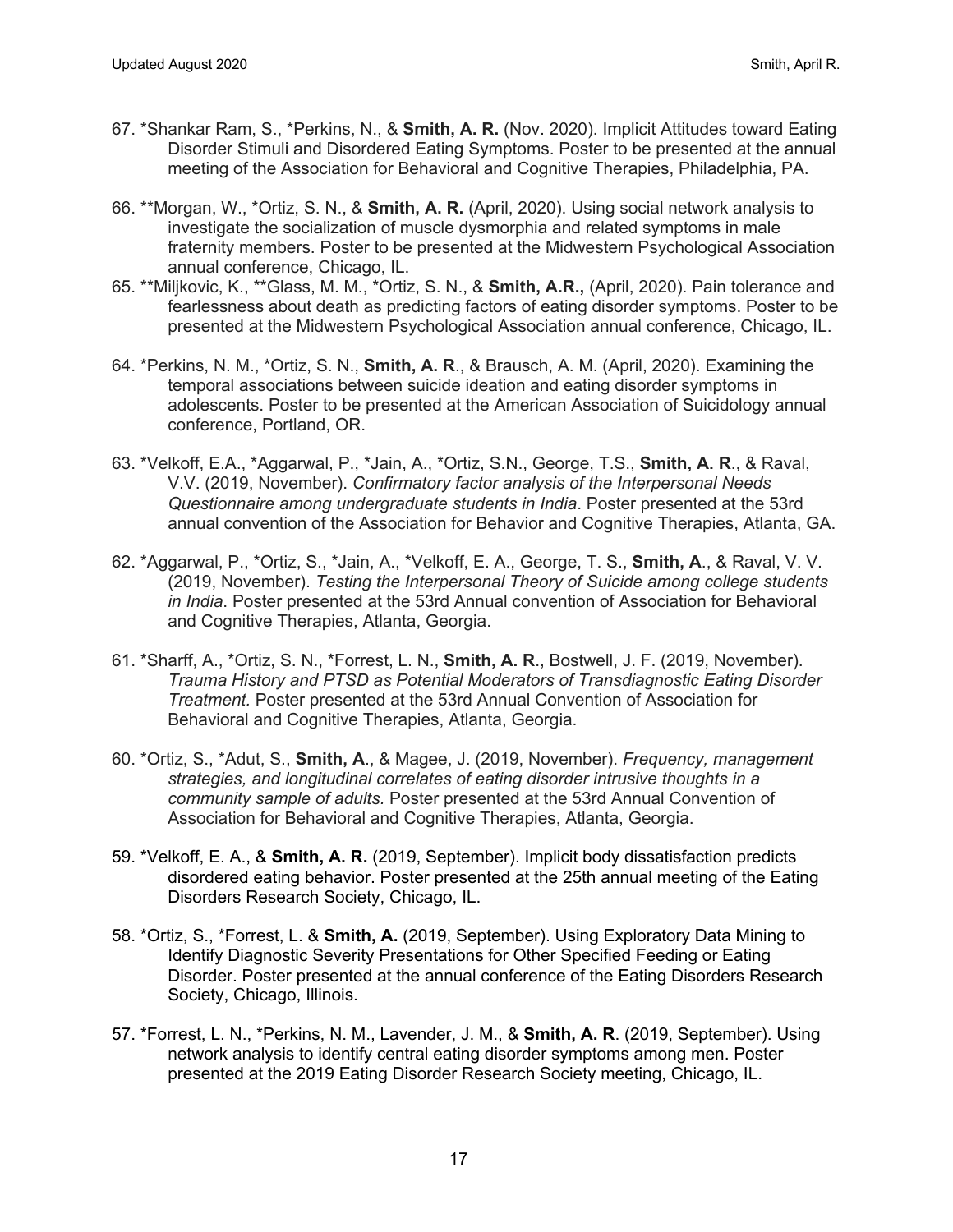- 56. **Smith, A.R.**, \*Forrest, L.N., \*Duffy, M., Jones, P., Pisetsky, E.M. (2019, September). Using network analysis to identify bridge symptoms between eating disorders and suicidality. Poster presented at the Eating Disorder Research Society Meeting, Chicago, Illinois.
- 55. Bodell, L.P., **Smith, A.R.**, & Witte, T.K. (2019, September). Dynamic associations between interpersonal needs and suicidal ideation in women with eating disorders. Poster presented at the Eating Disorder Research Society Meeting, Chicago, Illinois.
- 51. \*Perkins, N. M., Brausch, A. M., & **Smith, A. R.** (2019, March). *Identifying clinical distinctions between nonsuicidal self-injury and eating disorders in adolescents.* Poster presented at the 2019 International Conference on Eating Disorders, New York, NY.
- 50. \*Velkoff, E. A., & **Smith, A. R.** (2019, March). *Implicit body dissatisfaction predicts disordered eating behavior.* Poster presented at the 2019 International Conference on Eating Disorders, New York, NY.
- 49. \*Ortiz, S. N., \*Forrest, L. N., & Smith, A. R. (2018, November). *Changes in suicide search term volumes following celebrity suicides*. Poster presented at the annual meeting of the Association for Behavioral and Cognitive Therapies, Washington, D.C.
- 48. \*Forrest, L. N., \*Ortiz, S. N., & Smith, A. R. (2018, November). *Changes in eating disorderrelated Internet searches following the release of two eating disorder films*. Poster presented at the annual meeting of the Association for Behavioral and Cognitive Therapies, Washington, D.C.
- 47. \*Ortiz, S. N. & Smith, A. R. (2018, November). *Examining the longitudinal relationship between eating disorder symptoms and suicidal ideation*. Poster presented at the annual meeting of the Association for Behavioral and Cognitive Therapies, Washington, D.C.
- 46. \*Ortiz, S. N. & Smith, A.R. (2018, November). *Examining the relationship between muscle dysmorphia symptoms and suicidality through the lens of the Interpersonal Theory of Suicide*. Poster presented at the annual meeting of the Association for Behavioral and Cognitive Therapies, Washington, D.C.
- 45. \*Velkoff, E. A., & **Smith, A. R.** (2018, November). *Implicit body dissatisfaction predicts disordered eating behaviors*. Poster presented at the 52nd annual meeting of the Association for Behavioral and Cognitive Therapies, Washington, D.C.
- 44. \*Knauft, K. M., Kalia, V., **Smith, A. R.**, \*Fuesting, M. A., & Harris, Y. R. (2018, April). *Grit and emotion regulation in emerging adults.* Poster presented at the 90<sup>th</sup> annual meeting of the Midwestern Psychological Association, Chicago, IL.
- 43. \*\*Harris, E., \*Forrest, L. N., & **Smith, A. R.** (April 2018). *Interoceptive prediction errors in people with and without self-injurious thoughts and behaviors*. Research poster to be presented at the 2018 Midwestern Psychological Association Annual Meeting, Chicago, IL.
- 42. \*Forrest, L. N., **Smith, A. R.**, McConnell, A. R., Messman-Moore, T. L., DiLillo, D., Gratz, K. L. (November, 2017). *Interoceptive deficits predict nonsuicidal self-injury among*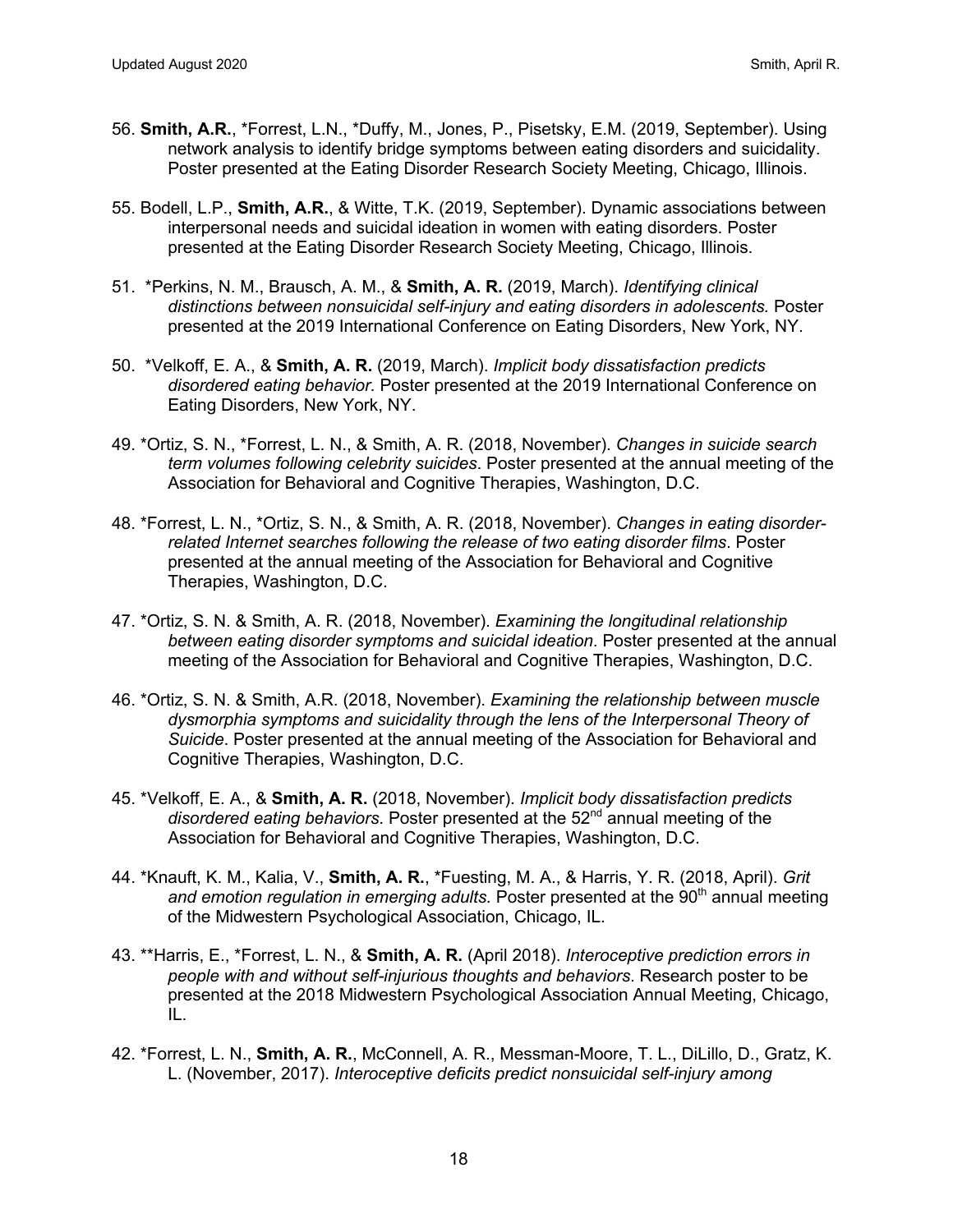*community women*. Poster presented at the annual meeting of the Association for Behavioral and Cognitive Therapies, San Diego, CA.

- 41. \*Sarfan, L. D., Clerkin, E. M., Teachman, B. A., & **Smith, A. R.** (November, 2017). *How is dieting related to poor self-esteem? Testing preoccupying cognitions about shape as a mediator*. Poster presented at the annual meeting of the Association for Behavioral and Cognitive Therapies, San Diego, CA.
- 40. \*Velkoff, E. A., \*\*Yeager, A. E., & **Smith, A. R.** (2017, June). *Risk for disordered eating in heterosexual and sexual minority women: Examining the role of relationship status, relationship satisfaction, and sexual identity.* Poster presented at the 2017 International Conference on Eating Disorders, Prague, Czech Republic.
- 39. \*\*Demeropolis, E., \*Velkoff, E. A., \*\*Yeager, A. E., & **Smith, A. R.** (2017, April*). Risk for disordered eating among women: Examining romantic relationships*. Poster presented at the annual meeting of the Midwestern Psychological Association, Chicago, IL.
- 38. Kalia, V., **Smith, A. R.**, Harris, Y. (2017, April). *The cost of being gritty? Examining relations between grit, cognitive reappraisal, and expressive suppression*. Poster presented at the biennial meeting of the Society on Research and Child Development, Austin, TX.
- 37. \*Forrest, L. N., Zuromski, K. L., \*Dodd, D. R., & **Smith, A. R.** (October 2016*). Suicidality in adults and adolescents with binge eating disorder: Results from the National Comorbidity Survey Replication and Adolescent Supplement*. Poster presented at the 22nd Eating Disorders Research Society Annual Meeting, New York City, NY.
- 36. **Smith, A. R.**, Franklin, J. F., Ribeiro, J. D., \*Forrest , L. N., \*Velkoff, E. A., \*Dodd, D. R. (October, 2016). *Web-based therapeutic evaluative conditioning for the treatment of eating disorders*. Poster presented at the 22nd annual meeting of the Eating Disorder Research Society, New York, NY.
- 35. \*\*Harris, K.M., \*\*Allen, K.J., \*\*Neri, S. A., \*Velkoff, E.A., \*Forrest, L.N., & **Smith, A.R.**  (October 2016). *'No Pain, No Gain': Factors Associated with Pain Tolerance and Fearlessness about Death among Collegiate Athletes*. Poster presented at the Association for Behavioral and Cognitive Therapies Annual Meeting, New York City, NY.
- 34. \*Forrest, L. N., Zuromski, K. L., \*Dodd, D. R., & **Smith, A. R.** (October 2016*). Suicidality in adults and adolescents with binge eating disorder: Results from the National Comorbidity Survey Replication and Adolescent Supplement*. Poster presented at the Association for Behavioral and Cognitive Therapies Annual Meeting, New York City, NY.
- 33. \*\*Allen, K. J., \*\*Harris, K. M., \*Velkoff, E. A, & **Smith, A. R.** (2016, January). *Examining predictors of fearlessness about death and pain tolerance among athletes*. Poster presented at the meeting of the Diversifying Clinical Psychology Event, at the Council of University Directors of Clinical Psychology, Miami, FL.
- 32. \*\*Fennell, M. J., \*\*Norgaard, J. R., \*Forrest, L. N., & **Smith, A. R.** (April 2016). *Out of touch: interoceptive deficits predict suicidal ideation among individuals with suicidality*. Poster presented at the American Association of Suicidology Annual Conference, Chicago, IL.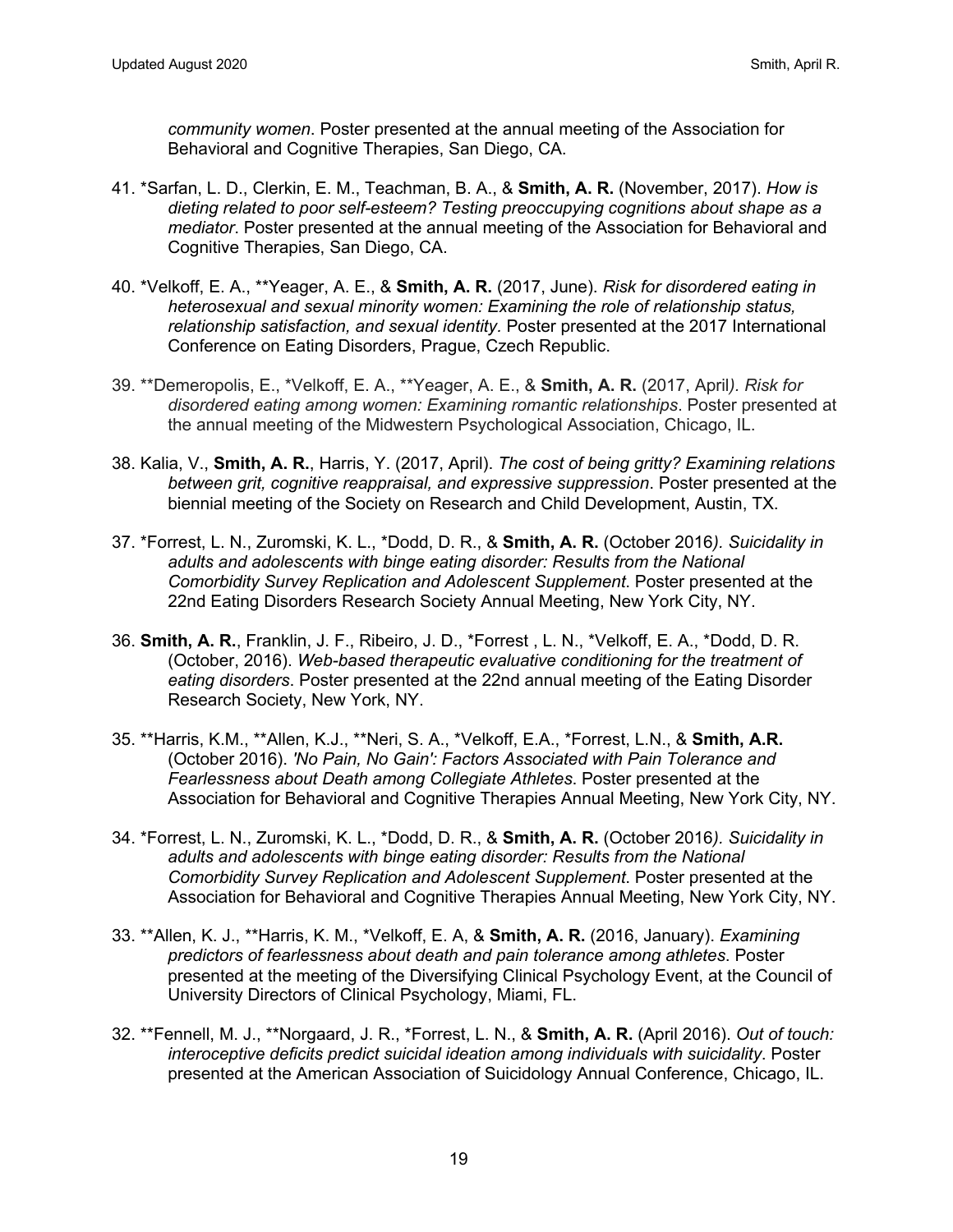- 31. \*\*Norgaard, J. R., \*\*Fennell, M., \*Forrest, L. N., & **Smith, A. R.** (May 2016). *Out of touch: Interoceptive deficits predict suicidal ideation among individuals with suicidality*. Poster presented at the Midwestern Psychological Association Annual Meeting, Chicago, IL.
- 30. \*Forrest, L. N., **Smith, A. R.**, Bodell, L. P., Witte, T. K., Siegfried, N., Bartlett, M., & Goodwin, N. (May, 2016). *The effects of eating disorder symptoms on suicidal ideation through thwarted belongingness and perceived burdensomeness among eating disorder patients*. Poster presented at the International Conference on Eating Disorders, San Francisco, CA.
- 29. \*Forrest, L. N., **Smith, A. R.**, \*\*White, R. D., & Joiner, T. E. (November 2015). *(Dis)connected: An examination of interoception in individuals with suicidality*. Poster presented at the Association for Behavioral and Cognitive Therapies Annual Meeting, Chicago, IL.
- 28. \*Velkoff, E. A., \*Forrest, L. N., \*Dodd, D. R., **Smith, A. R.** (2015, November). *Identity, relationships, and disclosure: Suicide risk in sexual minority women*. Poster presented at the 49th annual convention of the Association for Behavioral and Cognitive Therapies, Chicago, IL.
- 27. \*Sarfan, L. D., **Smith, A. R.**, Clerkin, E. M., & Teachman, B. A. (November, 2015*). Moderating effects of negative self-evaluation and gender on the relationship between dieting and working memory.* Poster presented at the annual meeting of the Association for Behavioral and Cognitive Therapies, Chicago, IL
- 26. \*Velkoff, E. A., \*\*Fennell, M, & \*\*Harris, K, **Smith, A. R**. (2015, April*). Disgust sensitivity, facial electromyography, and the acquired capability for suicide*. Poster presented at the annual meeting of the Midwestern Psychological Association, Chicago, Illinois.
- 25. Clerkin, E. M., Teachman, B. A., **Smith, A. R**., & Buhlmann, U. (2015, April). *Specificity of implicit shame associations: Comparison across body dysmorphic, obsessive compulsive, and social anxiety disorders*. Poster presented at the annual conference for the Anxiety and Depression Association of America, Miami, FL.
- 24. \*Dodd, D. R., \*Forrest, L. N., **Smith, A. R.** (2015, April). *Starving feeds stress: Relationships among eating disorder symptoms, stress generation, and suicidality*. Poster presented at the annual meeting of the Academy for Eating Disorders. Boston, MA.
- 23. \*Velkoff, E. A., **Smith, A. R**., \*\*Fennell, M, & \*\*Harris, K. . (2015, April). *"I can't stomach that!": disgust sensitivity and the acquired capability for suicide*. Poster presented at the annual meeting of the American Association of Suicidology. Atlanta, GA.
- 22. \*\*Palmer, K. E., Kunstman, J. W., **Smith, A. R.**, Maner, J. K., Clerkin, E. M., \*\*Peters, T. M. (2015, February). *Power hungry: Power's effects on dietary restriction*. Poster presented at the annual meeting of the Society for Personality and Social Psychology, Long Beach, CA.
- 21. **Smith, A. R**., Witte, T. K., Bodell, L., Goodwin, N., Siegfried, N., & Bartlett, M. (2014, September). *Empirical tests of the interpersonal-psychological theory of suicidal*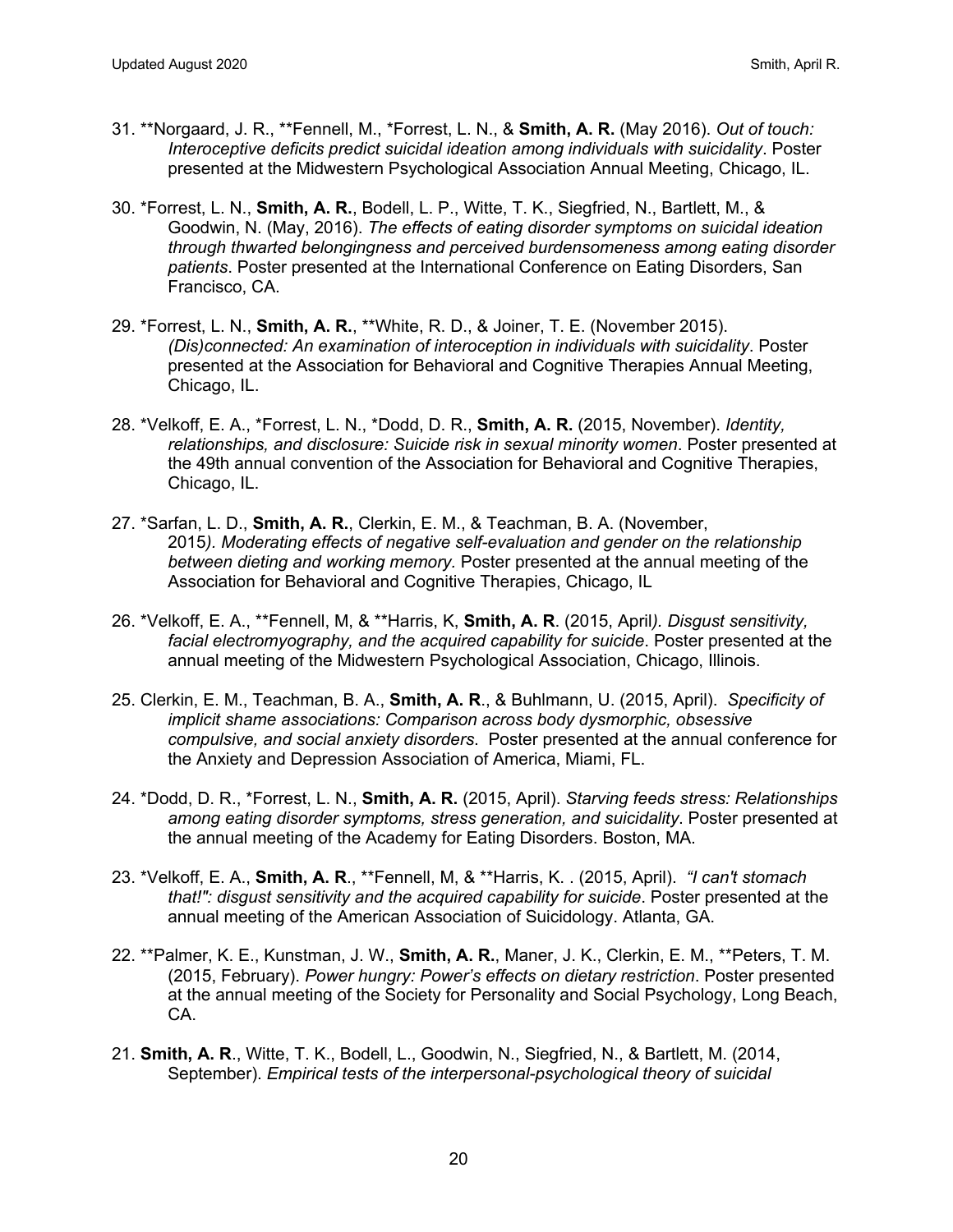behavior in an eating disorder sample. Poster presented at the 20<sup>th</sup> annual meeting and scientific sessions of the Eating Disorder Research Society, Coronado, CA.

- 20. Witte, T. K., **Smith, A. R**., Bodell, L., Goodwin, N., Siegfried, N., & Bartlett, M. (2014, September). *Restrictive eating and the acquired capability for suicide*. Poster presented at the 20<sup>th</sup> annual meeting and scientific sessions of the Eating Disorder Research Society, Coronado, CA.
- 19. \*Dodd, D. R., & **Smith, A. R.** (2014, November). *Starving feeds stress: Relationships among eating disorder symptoms, stress generation, and suicidality*. Poster presented at the annual meeting of the Association for Behavioral and Cognitive Therapies, Philadelphia, PA.
- 18. Silva, C., **Smith, A. R.**, Covington, D. W., & Joiner, T. E. (2014, November). *Suicide-related knowledge and skills among 24,235 health professionals across seven states*. Poster presented at the annual meeting of the Association for Behavioral and Cognitive Therapies, Philadelphia, PA.
- 17. \*Parsons, E. M., \*\*Straub, K., **Smith, A. R.**, & Clerkin, E. M. (2014, November). *Evaluation of disorder-relevant beliefs and behavioral responses across SAD, Body Dysmorphic Disorder and OCD symptoms.* Poster presented at the annual meeting of the Association for Behavioral and Cognitive Therapies, Philadelphia, PA.
- 16. \*\*Yeager, A., & Smith, A. R. (2014, May). *Acquired capability for suicide moderates the relationship between stoicism and over-exercise*. Poster presented at the meeting of the Midwestern Psychological Association, Chicago, Illinois.
- 15. \*Hummel, A. C, & **Smith, A. R.** (2013, November). *Ask and you shall receive: Desire and receipt of feedback via Facebook predicts dietary restraint*. Poster presented at the Association for Behavioral and Cognitive Therapies, Nashville, TN.
- 14. **Smith, A. R**., & Joiner, T. E. (2013, September). *Examining implicit attitudes toward emaciation and thinness in anorexia nervosa.* Poster presented at the 19<sup>th</sup> annual meeting and scientific sessions of the Eating Disorder Research Society, Bethesda, MD.
- 13. Dutton, G., Bodell, L. P., **Smith, A. R**., & Joiner, T. E. (2013, March). *Examination of the relationship between obesity and suicidality*. Poster presented at the 34<sup>th</sup> annual meeting and scientific sessions of the Society of Behavioral Medicine, San Francisco, CA.
- 12. **Smith, A. R.**, & Miller, S. (2013, January). *Prolactin and progesterone levels are associated with the determinants of suicidal desire.* Poster presented at the 14<sup>th</sup> annual meeting of the Society for Personality and Social Psychology, New Orleans, LA.
- 11. Hames, J. L., Bodell, L. P., Holm-Denoma, J. M., **Smith, A. R.**, Gordon, K. H., & Joiner, T. E. (2012, November). *A prospective test of the stress-generation hypothesis among depressive, eating disorder, and anxiety symptoms*. Poster presented at the Association for Behavioral and Cognitive Therapies, National Harbor, MD.
- 10.Bodell, L. P., **Smith, A. R.,** Keel, P. K., Goodwin, N., Siegfried, N. J., Bartlett, M. L., & Joiner, T. E. (2011, September). *Burdensomeness and thwarted belongingness: Potential*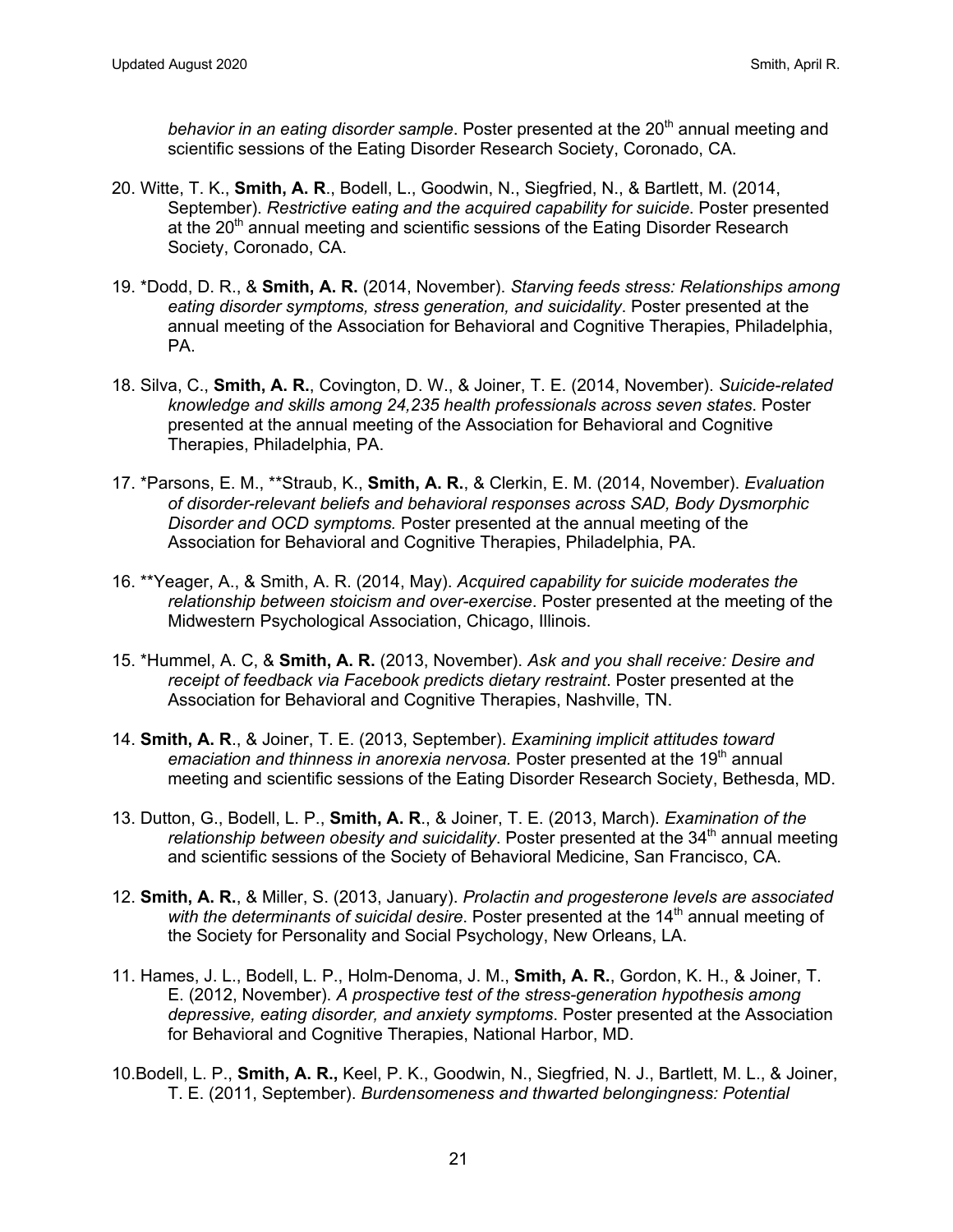*candidates for the association between eating disorders and suicidality*. Poster presented at the international meeting of the Eating Disorders Research Society, Edinburgh, Scotland, UK.

- 9. Cramer, R. J., Garza, M. J., Ribeiro, J., Silva, C., **Smith, A. R.**, Hernderson, C. E., Joiner, T. E., & White, J. (2011). *A trait-interpersonal perspective on suicide risk in Australian criminal offenders*. Poster presented at the Australian Psychological Society Forensic College National Conference, Noosa, Queensland.
- 8. **Smith, A. R.** (2011). *Intrasexual competition and eating restriction in heterosexual and homosexual individuals*. Poster presented at the annual Society for Personality and Social Psychology, San Antonio, Texas.
- 7. **Smith, A. R.**, Fink, E., Anestis, A., & Joiner, T. E. (2010). *Intense exercise may contribute to elevated suicidality in eating disorders: Results from two studies*. Poster presented at the annual Eating Disorder Research Society meeting, Cambridge, MA.
- 6. Holm-Denoma, J. M., Richey, J. A., Joiner, T. E., **Smith, A. R.** (2010*) Latent structure of dietary restraint, body dissatisfaction, and drive for thinness: A series of taxometric analyses*. Poster presented at the annual Eating Disorder Research Society meeting, Cambridge, MA.
- 5. **Smith, A. R.**, Hawkeswood, S. E., & Joiner, T. E. (2010). *Exercise caution: Hard exercise may contribute to elevated suicidality in bulimia nervosa*. Poster presented at the annual Academy for Eating Disorders meeting, Salzburg, Austria.
- 4. **Smith, A. R.**, Hawkeswood, S. E., & Joiner, T. E. (2010). *The measure of man: Associations between digit ratio and disordered eating in males*. Poster presented at the annual Academy for Eating Disorders meeting, Salzburg, Austria.
- 3. **Smith, A. R.**, Hawkeswood, S. E., & Joiner, T. E. (2009). The measure of man: Associations between digit ratio and disordered eating in males. Poster presented at the meeting of the Association for Behavioral and Cognitive Therapy, New York, New York.
- 2. Witte, T. K., K. A. Timmons, Fink, E. L., **Smith, A. R.**, and Joiner, T. E. (2008). *Do major depressive disorder and dysthymic disorder confer differential risk for suicide*? Poster presented at the meeting of the Association for Behavioral and Cognitive Therapy, Orlando, Florida.
- 1. Fink, E. L., **Smith, A. R.**, Gordon, K. H., Holm-Denoma, J. M. & Joiner, T. E. (2007). *Clarifying eating disorder not otherwise specified through the identification of purging disorder*. Poster presented at the meeting of the Academy for Eating Disorders, Baltimore, MD.

## **TEACHING**

#### **Graduate**

Fall 2012, PSY 740 Eating Disorders Seminar Fall 2014, PSY 750 Evidence-Based Practice of Psychology with Adults Fall 2015, PSY 648 Developmental Psychopathology across the Lifespan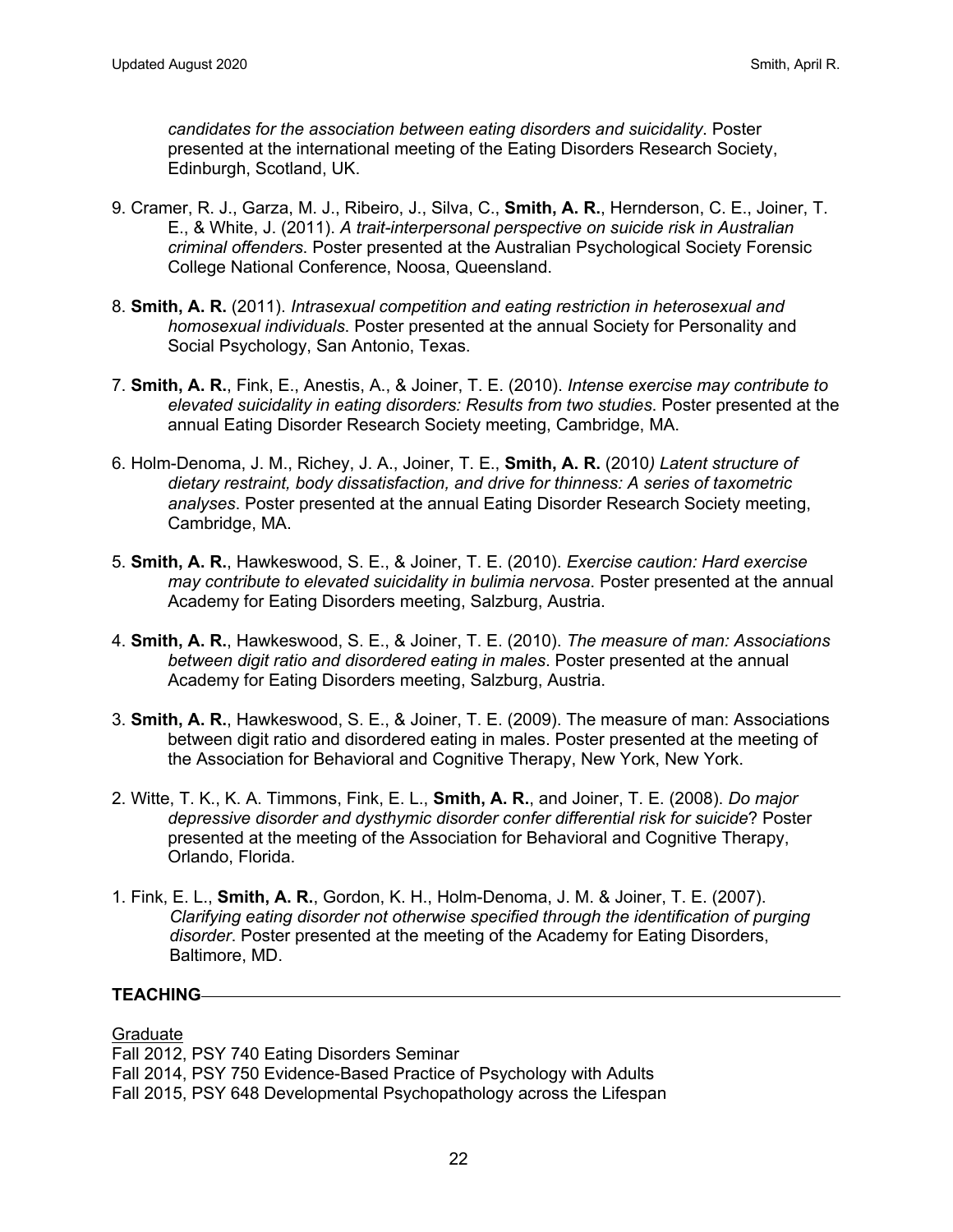Fall 2016, PSY 648 Developmental Psychopathology across the Lifespan Spring 2017, PSY 653 Adult Evidence-based Clinical Intervention Fall 2017, PSY 750 Evidence-Based Practice of Psychology with Adults Fall 2018, PSY 750 Evidence-Based Practice of Psychology with Adults Spring 2019, PSY 740 Eating Disorders Seminar

#### **Undergraduate**

Spring 2013, PSY 410JA Eating Disorders Capstone Spring 2013, PSY 410JB Eating Disorders Capstone Fall 2013, PSY 242A Abnormal Psychology Spring 2014, PSY 410J Eating Disorders Capstone Spring 2014, PSY 242B Abnormal Psychology Spring 2016, PSY 242C Abnormal Psychology Spring 2017, PSY 410JA Eating Disorders Capstone

Teaching Development

Fall, 2012 - New Faculty Teaching Enhancement Program Summer, 2013 - Miami University Howe Writing Workshop "Improving Student Writing and Learning across the Curriculum"

# **PROFESSIONAL SERVICE**

| 2019-present Star Behavioral Health Provider-Tier One, Two, Three                                                                   |
|-------------------------------------------------------------------------------------------------------------------------------------|
| 2019-present Sandy Hook Promise Suicide Prevention Advisory Board                                                                   |
| Scientific Committee Member for the International Conference on Eating<br><b>Disorders</b>                                          |
| 2018-present Reviewer for the International Conference on Eating Disorders Program                                                  |
| 2019-present Reviewer for Society for Behavioral Medicine Conference Program                                                        |
| Reviewer for SAMHSA's National Registry of Evidence-based Programs and<br>Practices                                                 |
| 2014-present Early Career Reviewer (ECR) program member at the Center for Scientific<br>Review (CSR), National Institutes of Health |
| Member, Social Networking Media Committee, ABCT                                                                                     |
| 2013-present Reviewer for the Association for Behavioral and Cognitive Therapies Conference<br>Program                              |
|                                                                                                                                     |

#### **DEPARTMENTAL AND UNIVERSITY SERVICE**

2019-present Department Review Board Chair 2019 Body Project Training for Residence Life 2016-present Body Project Coordinator, Miami University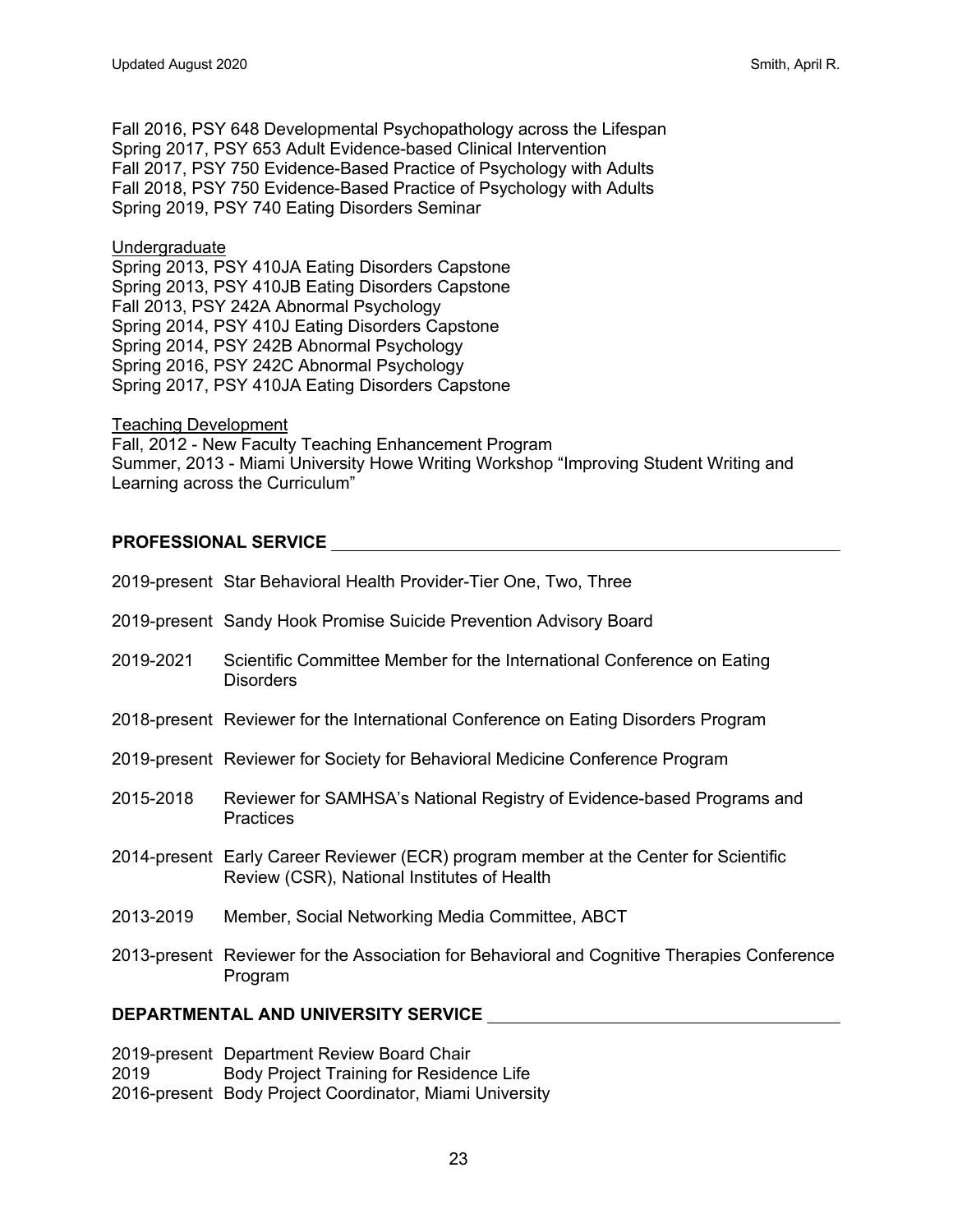- 2016-present Committee on Diversity and Inclusion member, Miami University
- 2015-present Suicide Prevention Team member, Miami University
- 2015-present Eating Disorder Treatment Team member, Miami University
- 2014-present DUOS selection committee, Miami University
- 2013-present Director of the Peripheral & Affective Research Center, Miami University
- 2013-present Departmental Review Board, Miami University
- 2013-present Undergraduate Advisor, Miami University

2013 Psychology Digital Course Evaluation Committee, Miami University

- 2013 Miami University Colloquium Series Developer for the fall series "Psychology 2.0:
- The Internet in Experience, Intervention, Application, and Research"
- 2013 Secretary for Clinical Area Faculty Meetings, Miami University

## **EDITORIAL EXPERIENCE**

# *Journal of Social and Clinical Psychology*

2018-present Associate Editor

# *Journal of Abnormal Psychology*

2018-present Consulting Editor

# *Suicide and Life Threatening Behavior*

2017-present Consulting Editor

# *Eating Disorders: Journal of Treatment and Prevention*

2017-present Editorial Board

## *Clinician's Research Digest*

2007-2012 Editorial Assistant

## **GRADUATE STUDENT MENTORING**

| 2020 | <b>Shelby Ortiz</b><br>Capretta Award (\$500)                                                                                                                                                                                                                    |
|------|------------------------------------------------------------------------------------------------------------------------------------------------------------------------------------------------------------------------------------------------------------------|
| 2020 | I isa Velkoff<br>P.E.O. Scholar Fellowship (\$15,000)                                                                                                                                                                                                            |
| 2020 | <b>Shelby Ortiz</b><br>Psi Chi 2019-20 Spring Graduate Research Grant (\$1,000)<br><b>Role: Faculty Sponsor</b><br>Title: Using Social Network Analysis to Investigate the Socialization of Muscle<br>Dysmorphia and related Symptoms in Male Fraternity Members |
| 2019 | Natalie Perkins<br>Accepted to the International Society for the Study of Self-Injury Collaborative<br><b>Research Program</b>                                                                                                                                   |
| 2019 | <b>Shelby Ortiz</b>                                                                                                                                                                                                                                              |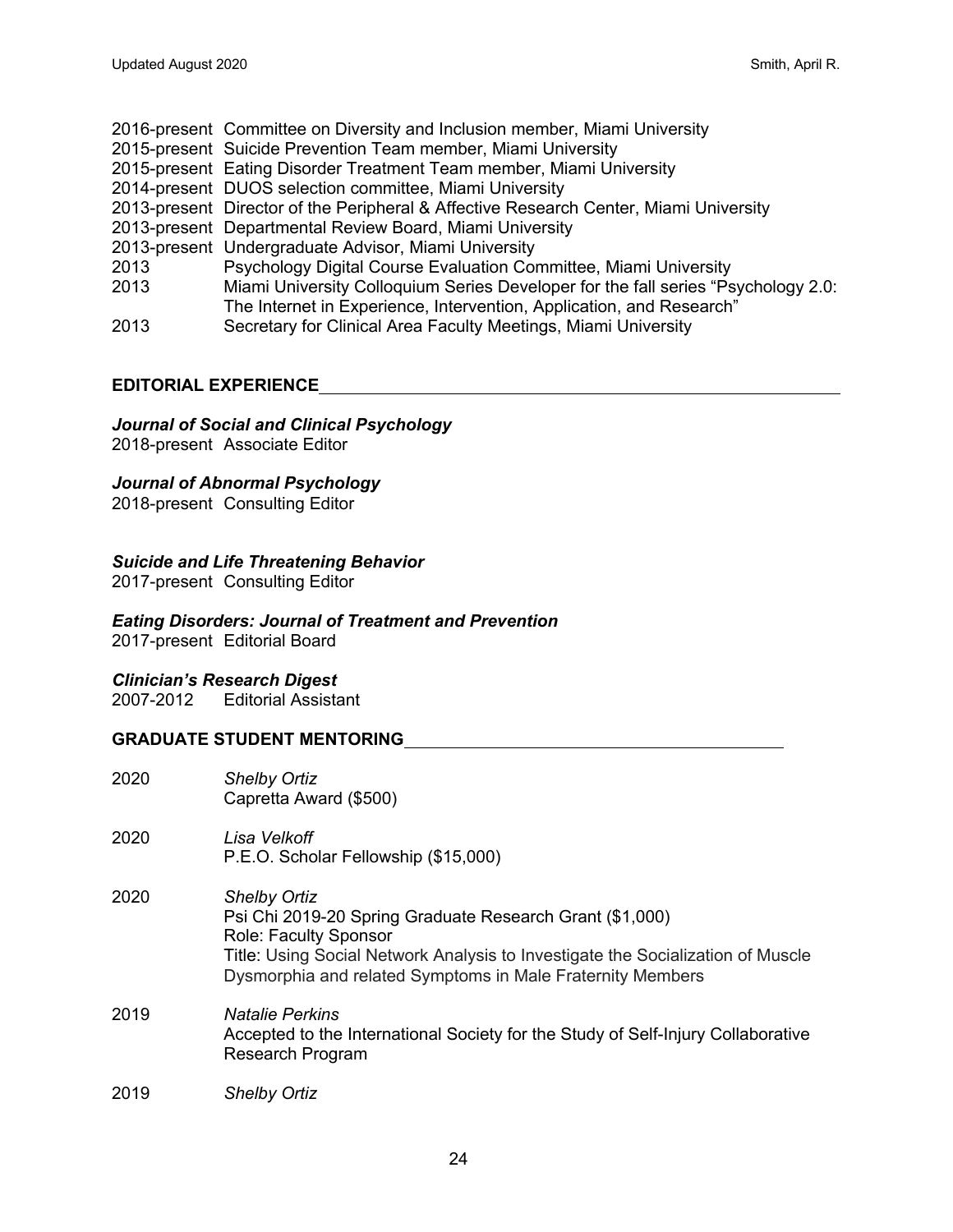|      | Psi Chi Mamie Phipps Clark Diversity Graduate Research Grant (\$1,500)<br><b>Role: Faculty Sponsor</b><br>Title: Prevalence of and Factors related to Muscle Dysmorphia Symptoms across<br>At-Risk Samples                                                                                                          |
|------|---------------------------------------------------------------------------------------------------------------------------------------------------------------------------------------------------------------------------------------------------------------------------------------------------------------------|
| 2019 | Lauren Forrest<br>P.E.O. Scholar Fellowship (\$15,000)<br>Role: Faculty Sponsor                                                                                                                                                                                                                                     |
| 2019 | Anjali Jain<br>M.I.A.M.I. Women's Giving Circle (funded for \$8,600)<br><b>Role: Faculty Sponsor</b><br>Title: Let's get some skills: Implementing a preventative Dialectical Behavior<br>Therapy skills program at Miami University                                                                                |
| 2019 | Lisa Velkoff<br>Capretta Award (\$500)                                                                                                                                                                                                                                                                              |
| 2019 | <b>Shelby Ortiz</b><br>National Science Foundation Graduate Research Fellowship Program Recipient<br>(funded for \$102,000)<br><b>Role: Faculty Sponsor</b><br>Title: The Influence of Interoceptive Ability in the Ability to Cognitively Regulate<br>Food Intake                                                  |
| 2019 | <b>Natalie Perkins</b><br>Military Suicide Research Consortium (MSRC) Pre-Conference Research<br>Training Day (\$1,000)<br>Role: Faculty Sponsor                                                                                                                                                                    |
| 2019 | Lauren Forrest<br>Academy for Eating Disorders Student Research Grant (\$1,000)<br>Role: Faculty Sponsor                                                                                                                                                                                                            |
| 2019 | <b>Elizabeth Velkoff</b><br>National Institute of Mental Health, National Research Service Award<br><b>Role: Faculty Sponsor</b><br>Title: Using Ecological Momentary Assessment to Test the Longitudinal<br>Relationship Between Interoception and Multiple Forms of Self-Harm<br>Impact Score: 30, Percentile: 25 |
| 2018 | <b>Shelby Ortiz</b><br>APAGS/Psi Chi Junior Scientist Fellowship (\$1,000)<br><b>Role: Faculty Sponsor</b>                                                                                                                                                                                                          |
| 2018 | Lisa Velkoff<br>Doctoral Undergraduate Opportunity Scholarship (funded for \$1,000)<br>Role: Faculty Sponsor<br>Title: "Testing Whether Body Distrust Predicts Engagement in Self-injurious<br><b>Behaviors Over Time"</b>                                                                                          |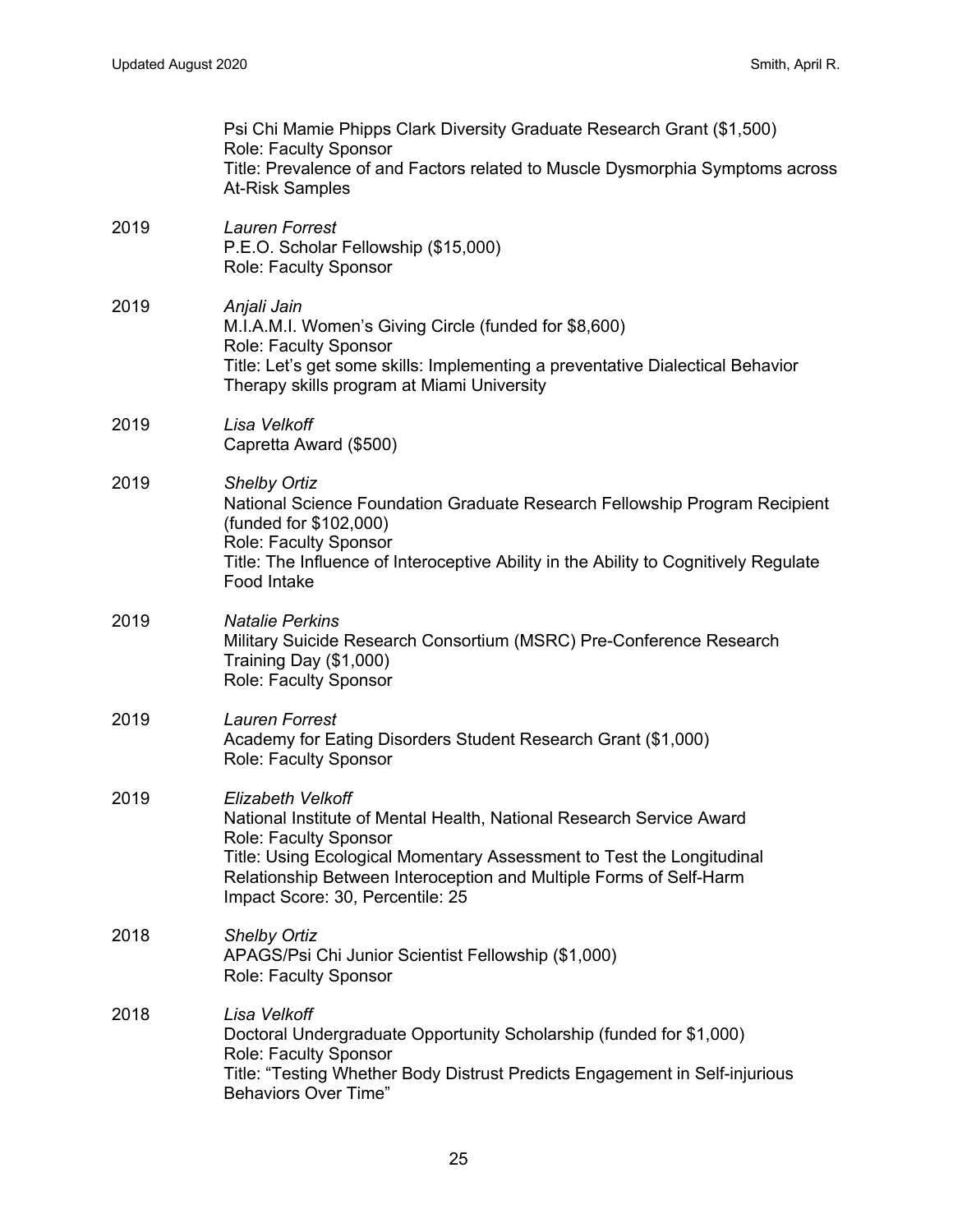| 2018 | <b>Lauren Forrest</b><br>APA Dissertation Research Award (\$1,000)                                                                                                                                                                                                                          |
|------|---------------------------------------------------------------------------------------------------------------------------------------------------------------------------------------------------------------------------------------------------------------------------------------------|
| 2018 | Lisa Velkoff<br>Graduate School's Thesis & Dissertation Research Program (\$500)                                                                                                                                                                                                            |
| 2018 | Lauren Forrest<br>Graduate School's Thesis & Dissertation Research Program (\$500)                                                                                                                                                                                                          |
| 2018 | Dorian Dodd<br>Graduate School's Thesis & Dissertation Research Program (\$500)                                                                                                                                                                                                             |
| 2018 | Dorian Dodd<br>P.E.O. Scholar Fellowship (\$15,000)                                                                                                                                                                                                                                         |
| 2018 | Dorian Dodd<br>Marjorie Post Farrington Scholarship Award, Miami University (\$1,000)                                                                                                                                                                                                       |
| 2018 | Lisa Velkoff<br>RSH Scholarship, Academy for Eating Disorders (\$5,000)                                                                                                                                                                                                                     |
| 2018 | <b>Lauren Forrest</b><br>RSH Scholarship, Academy for Eating Disorders (\$5,000)                                                                                                                                                                                                            |
| 2018 | <b>Lauren Forrest</b><br>Dissertation Scholar, Miami University (\$21,000)<br>Role: Faculty Sponsor<br>Title: "Examining Objective Interoception as a Novel Prospective Predictor<br>of Self-Injurious Behaviors"                                                                           |
| 2017 | <b>Lauren Forrest</b><br>Doctoral Undergraduate Opportunity Scholarship (\$1,000)<br><b>Role: Faculty Sponsor</b><br>Title: "Interoceptive Prediction Errors for Positive and Negative Emotions in<br>People with Self- Injurious Behaviors"                                                |
| 2017 | Dorian Dodd<br>National Institute of Mental Health, National Research Service Award<br>Role: Faculty Sponsor<br>Title: Training Imperfection: A Cognitive Bias Modification Program Targeting<br>Clinical Perfectionism, 1 F31 MH114443-01<br>Impact Score: 43, Percentile: 46              |
| 2017 | <b>Lauren Forrest</b><br>National Institute of Mental Health, National Research Service Award<br>Role: Faculty Sponsor<br>Title: Examining Objective Interoception as a Novel Prospective Predictor<br>of Self-Injurious Behaviors, 1 F31 MH112254-01A1<br>Impact Score: 30, Percentile: 22 |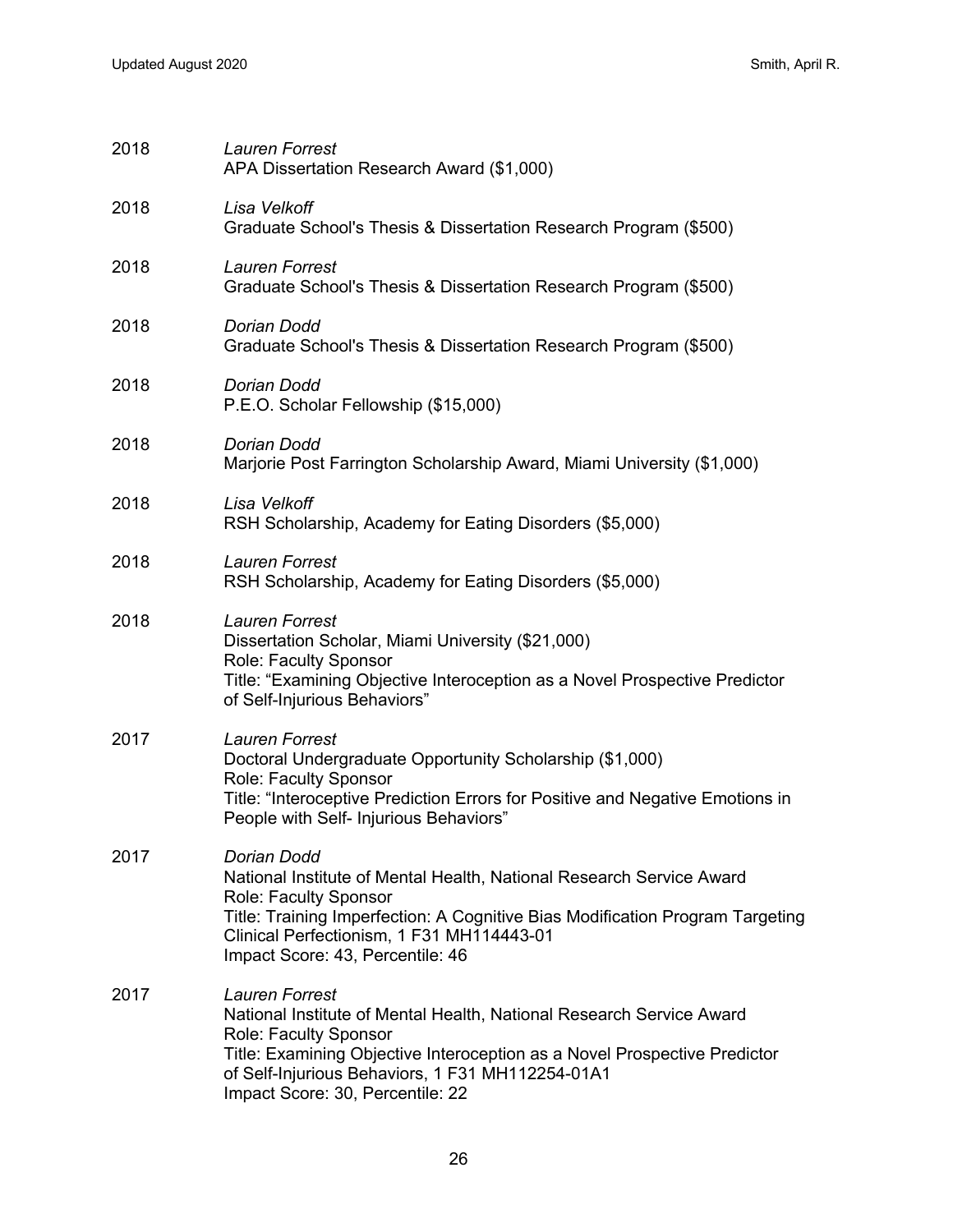| 2017                            | Lisa Velkoff<br>MPA Diversity Travel Award (\$100)                                                                                                                                                                                                                                                                              |
|---------------------------------|---------------------------------------------------------------------------------------------------------------------------------------------------------------------------------------------------------------------------------------------------------------------------------------------------------------------------------|
| 2016                            | Lauren Forrest<br>Capretta Award (\$500)                                                                                                                                                                                                                                                                                        |
| 2016                            | <b>Lauren Forrest</b><br>ABCT Graduate Student Research Award (\$1000)                                                                                                                                                                                                                                                          |
| 2016                            | <b>Lauren Forrest</b><br>Military Suicide Research Consortium Dissertation Award (\$2000)                                                                                                                                                                                                                                       |
| 2016                            | Lisa Velkoff<br>National Science Foundation Graduate Research Fellowship Program Recipient<br>(funded for \$102,000), DGE 1645475<br>Role: Faculty Sponsor<br>Title: Affect apprehension, interpersonal stress, and physiological reactivity:<br>Testing psychological constructionist models of emotion                        |
| 2015                            | <b>Lauren Forrest</b><br>Eating Disorders Clinical and Research Program Summer Fellowship at<br>Massachusetts General Hospital<br>Role: Faculty Sponsor<br>Title: The effects of eating disorder symptoms on suicidal ideation through<br>thwarted belongingness and perceived burdensomeness among eating disorder<br>patients |
| 2015                            | Dorian Dodd<br>Capretta Award (\$500)                                                                                                                                                                                                                                                                                           |
| 2015                            | Lisa Velkoff<br>Graduate School Scholar Assistantship (funded for \$15,000)                                                                                                                                                                                                                                                     |
| UNDERGRADUATE STUDENT MENTORING |                                                                                                                                                                                                                                                                                                                                 |
| 2018                            | Grace Melanson, Doctoral Undergraduate Opportunity Scholarship (funded for<br>\$1,000)<br>Role: Faculty Sponsor<br>Title: "Testing Whether Body Distrust Predicts Engagement in Self-injurious<br><b>Behaviors Over Time"</b>                                                                                                   |
| 2017                            | Emma Harris, Doctoral Undergraduate Opportunity Scholarship (funded for<br>\$1,000)<br>Role: Faculty Sponsor<br>Title: "Interoceptive Prediction Errors for Positive and Negative Emotions in                                                                                                                                   |

- People with Self- Injurious Behaviors"
- 2017 *Grace Hawkins, Undergraduate Summer Scholar* (funded for \$2,600) Role: Faculty Sponsor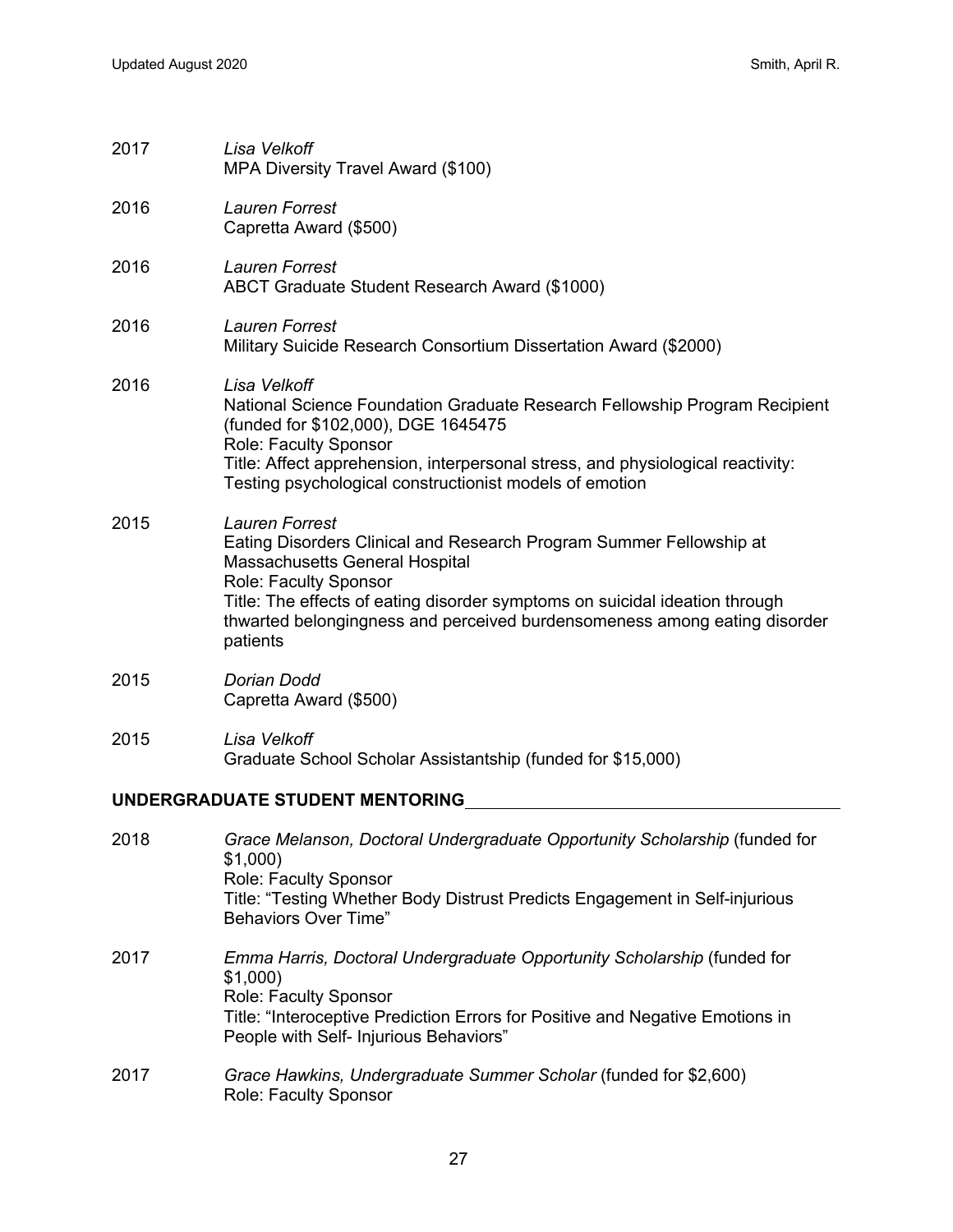|      | Title: "Interpersonal Theory of Suicide and the Body Project at Miami University"                                                                                                                            |
|------|--------------------------------------------------------------------------------------------------------------------------------------------------------------------------------------------------------------|
| 2017 | Katie Harris (funded for \$500)<br>Role: Faculty Sponsor<br>Funds for a presentation at the annual meeting of the American Association for<br>Suicidology                                                    |
| 2016 | Kala Allen (funded for \$350)<br>Role: Faculty Sponsor<br>Funds for a presentation at the Council of University of Clinical Psychology                                                                       |
| 2016 | Meghan Fennell (funded for \$350)<br>Role: Faculty Sponsor<br>Funds for a presentation at the American Association of Suicidology national<br>conference                                                     |
| 2016 | Eva Demeropolis, Courtney Johnson, Andrew Higgins, Miami University,<br>Crannell Research Scholarship Fund (funded for \$350)<br>Role: Faculty Sponsor<br>Title: Menstrual cycle and self-injurious behavior |
| 2016 | Sean Neri, Kala Allen, Mary Lloyd, Miami University, Crannell Research<br>Scholarship Fund (funded for \$400)<br>Role: Faculty Sponsor<br>Title: Therapeutic Evaluative Conditioning for Eating Disorders    |
| 2015 | Katie Harris, Miami University, Honors Thesis<br>Role: Faculty Sponsor<br>Title: "Athletes and the interpersonal-psychological theory of suicide"                                                            |
| 2015 | Courtney Johnson, Miami University, Crannell Research Scholarship Fund<br>(funded for \$500)<br>Role: Faculty Sponsor<br>Title: Self vs. Other Inflicted Pain and Acquired Capability for Suicide            |
| 2015 | Robert Gibler, Miami University, Crannell Research Scholarship Fund (funded for<br>\$500)<br>Role: Faculty Sponsor<br>Title: The Role of Implicit Body Image in Disordered Eating among Men                  |
| 2015 | Meghan Fennell, Miami University, Crannell Research Scholarship Fund (funded<br>for \$500, support for a presentation at the American Association for Suicidology)<br><b>Role: Faculty Sponsor</b>           |
| 2015 | Kala Allen, Miami University, Crannell Research Scholarship Fund (funded for<br>\$500, support for a presentation at the Midwest Psychological Association<br>Meeting)<br>Role: Faculty Sponsor              |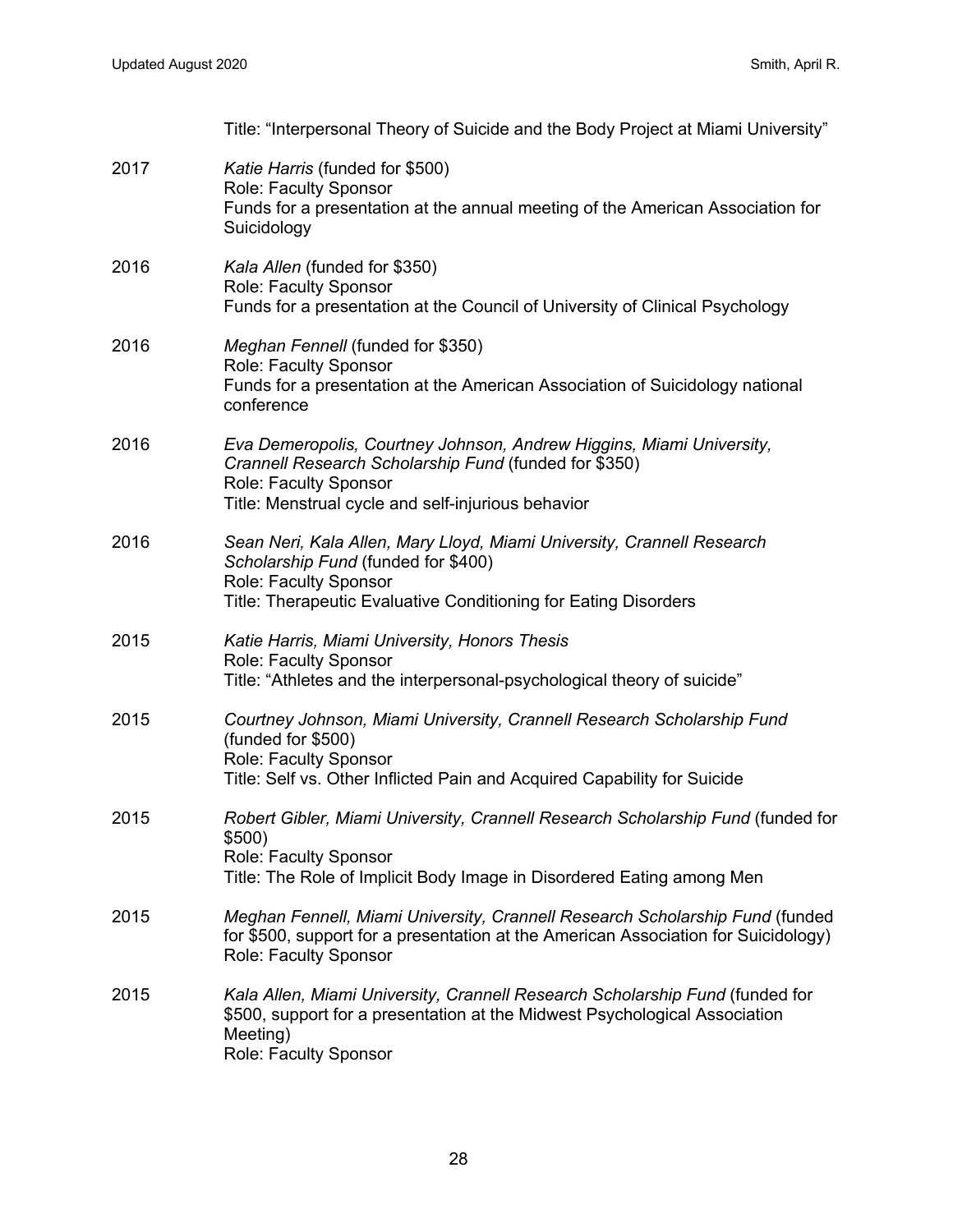| 2015 | Robert White, Miami University, Crannell Research Scholarship Fund (funded for<br>\$500, support for a presentation at the American Association For Suicidology)<br>Role: Faculty Sponsor                                                                                                                                                     |
|------|-----------------------------------------------------------------------------------------------------------------------------------------------------------------------------------------------------------------------------------------------------------------------------------------------------------------------------------------------|
| 2015 | Katie Harris & Kala Allen, Miami University, Crannell Award (funded for \$1,145)<br>Role: Faculty Sponsor<br>Title: "Athletes and the interpersonal-psychological theory of suicide"                                                                                                                                                          |
| 2015 | Katie Harris, Miami University, Undergraduate Summer Scholar (funded for<br>\$2,600<br>Role: Faculty Sponsor<br>Title: "Athletes and the interpersonal-psychological theory of suicide"                                                                                                                                                       |
| 2015 | Robert White, Miami University, Honors Thesis<br>Role: Faculty Sponsor<br>Title: "Investigation of the Role of Implicit Disgust with Life in the Prediction of<br>Suicidal Behavior"                                                                                                                                                          |
| 2015 | Robert White, Miami University, Undergraduate Summer Scholar (funded for<br>\$2,600<br>Role: Faculty Sponsor<br>Title: "Investigation of the Role of Implicit Disgust with Life in the Prediction of<br>Suicidal Behavior"                                                                                                                    |
| 2014 | Aimee Yeager, Miami University, Undergraduate Research Award (funded for<br>$$397.50$ )<br>Role: Faculty Sponsor<br>Title: "Explaining the relationship between sexual orientation and eating disorders<br>in women"                                                                                                                          |
|      | 2012-present Research on Eating Disorders and Suicidality (REDS) Laboratory Director<br>As director of the REDS laboratory I supervise 10+ undergraduate and 4<br>graduate research assistants. This entails training my students to conduct<br>research responsibly, design studies, analyze data, and write manuscripts for<br>publication. |

#### **INVITED PRESENTATIONS**

- Smith, A. R. (2019, Nov). *Reconnecting: Can getting in touch with your body reduce suicidality?* Invited talk at Children's Mercy Kansas City.
- Smith, A. R. (2019, April). *Cognitive Therapy for Eating Disorders.* 3-hour workshop presented for Student Counseling Services and Clinical Faculty and Students at Miami University.
- Smith, A. R. (2018, April). *Reconnecting: Can getting in touch with your body reduce suicidality?* Invited talk at the University of Louisville.
- Smith, A. R. (2018, April). *Developing an intervention for suicidality.* Invited talk at the University of Kentucky.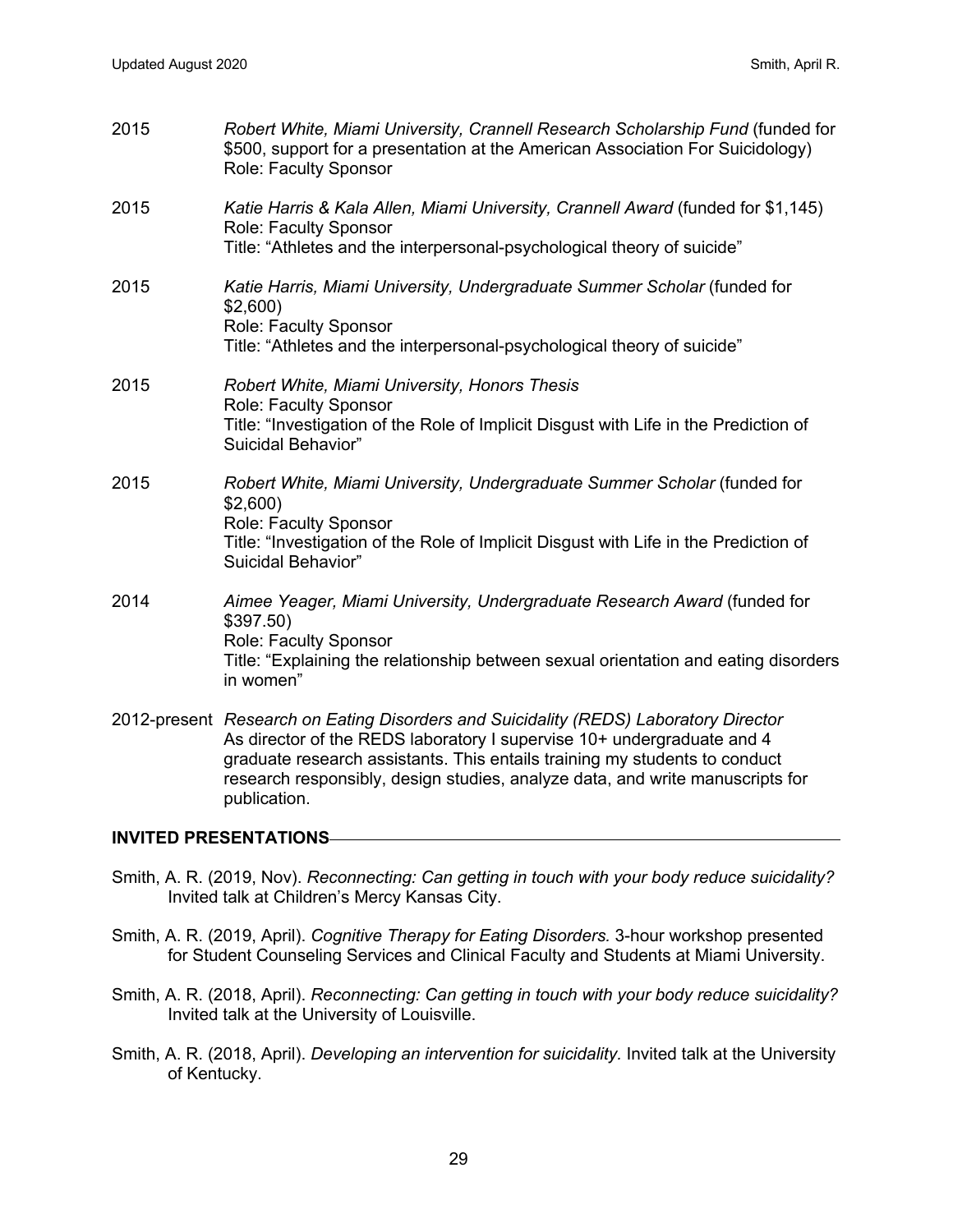- Smith, A. R. (2018, January). *Reconnecting: Can getting in touch with your body reduce suicidality?* Invited talk at Christ University, Bangalore, India.
- Smith, A. R. (2018, April). *Eating Disorders.* Invited talk at Christ University, Bangalore, India.
- Smith, A. R. (2018, April). *Cognitive Therapy for Eating Disorders.* Invited 3-hour workshop presented by the Kentucky Psychological Association.
- Smith, A. R. (2016, April). *A pilot test of Therapeutic Evaluative Condition for eating disorders.* Invited talk at the meeting of the Midwestern Psychological Association.
- Smith, A. R. (2016, April). *Eating disorders and suicide: Updates and new directions.* Invited talk at the meeting of the Midwestern Psychological Association.
- Smith, A. R. (2014, Nov). *Eating disorders: The plain truth*. Eighth Semi-Annual Nutrition Conference, Miami University.
- Smith, A. R. (2014, Nov). *Latest research on risk factors in suicide among college students*. Suicide Evaluation and Intervention with College Students for Mental Health Professionals, Miami University.

#### **PROFESSIONAL AFFILIATIONS AND MEMBERSHIPS**

Academy for Eating Disorders Association for Psychological Science American Association of Suicidology Association for Behavioral and Cognitive Therapies Eating Disorders Research Society Midwestern Psychological Association Military Suicide Research Consortium Phi Beta Kappa Honor Society Psi Chi Honors Society

#### **CLINICAL EXPERIENCE**

- 2019-present Star Behavioral Health Provider
- 2014-present *Supervisor*, Psychology Clinic, Miami University
- 2011-2012 *Psychology Intern,* University of California, San Diego: Eating Disorders Treatment & Research Center. (Supervisors: Kerri Boutelle, Ph.D., & Leslie Anderson, Ph.D.)
- 2011-2012 *Psychology Intern,* University of California, San Diego: Gifford Clinic. (Supervisor: Sandra Brown, Ph.D. & Sean Drummond, Ph.D.)
- 2009-2011 *Research Assistant*, Eating Behaviors Research Clinic. (Supervisor: Pamela Keel, Ph.D.)